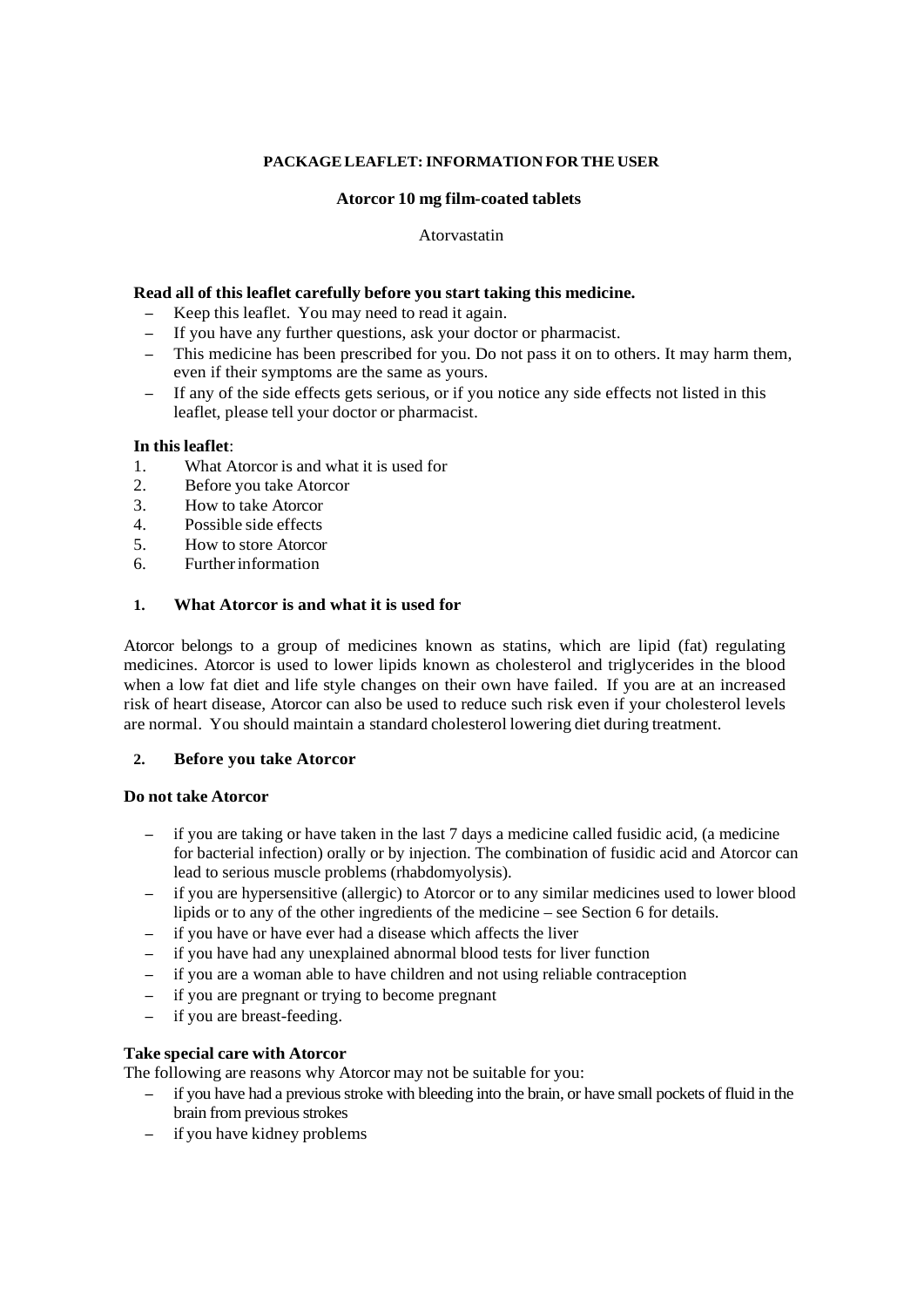- if you have an under-active thyroid gland (hypothyroidism)
- if you have had repeated or unexplained muscle aches or pains, a personal history or family history of muscle problems
- if you have had previous muscular problems during treatment with other lipid-lowering medicines (e.g. other '-statin' or '-fibrate' medicines)
- if you regularly drink a large amount of alcohol
- if you have a history of liver disease
- if you are older than 70 years.

# **Check with your doctor or pharmacist before taking Atorcor**

if you have severe respiratory failure.

If any of these apply to you, your doctor will need to carry out a blood test before and possibly during your Atorcor treatment to predict your risk of muscle related side effects. The risk of muscle related side effects e.g rhabdomyolysis is known to increase when certain medicines are taken at the same time (see Section 2 "Taking other medicines").

Also tell your doctor or pharmacist if you have a muscle weakness that is constant. Additional tests and medicines may be needed to diagnose and treat this.

While you are on this medicine your doctor will monitor you closely if you have diabetes or are at risk of developing diabetes. You are likely to be at risk of developing diabetes if you have high levels of sugars and fats in your blood, are overweight and have high blood pressure.

# **Taking other medicines**

There are some medicines that may change the effect of Atorcor or their effect may be changed by Atorcor. This type of interaction could make one or both of the medicines less effective. Alternatively it could increase the risk or severity of side-effects, including the important muscle wasting condition known as rhabdomyolysis described in Section 4:

- Medicines used to alter the way your immune system works, e.g. ciclosporin
- Certain antibiotics or antifungal medicines, e.g. erythromycin, clarithromycin, telithromycin, ketoconazole, itraconazole, voriconazole, fluconazole, posaconazole, rifampin, fusidic acid
- Other medicines to regulate lipid levels, e.g. gemfibrozil, other fibrates, colestipol
- Some calcium channel blockers used for angina or high blood pressure, e.g. amlodipine, diltiazem,; medicines to regulate your heart rhythm e.g. digoxin, verapamil, amiodarone
- Medicines used in the treatment of HIV e.g. ritonavir, lopinavir, atazanavir, indinavir, darunavir, the combination of tipranavir/ritonavir, etc.
- Some medicines used in the treatment of hepatitis C e.g. telaprevir
- Other medicines known to interact with Atorcor include ezetimibe (which lowers cholesterol), warfarin (which reduces blood clotting), oral contraceptives, stiripentol (an anti-convulsant for epilepsy), cimetidine (used for heartburn and peptic ulcers), phenazone (a painkiller), colchicine (used to treat gout), antacids (indigestion products containing aluminium or magnesium) and boceprevir (used to treat liver disease such as hepatitis C)
- Medicines obtained without a prescription: St John's Wort
- If you need to take oral fusidic acid to treat a bacterial infection you will need to temporarily stop using this medicine. Your doctor will tell you when it is safe to restart Atorcor. Taking Atorcor with fusidic acid may rarely lead to muscle weakness, tenderness or pain (rhabdomyolysis). See more information regarding rhabdomyolysis in section 4.

Please tell your doctor or pharmacist if you are taking or have recently taken any other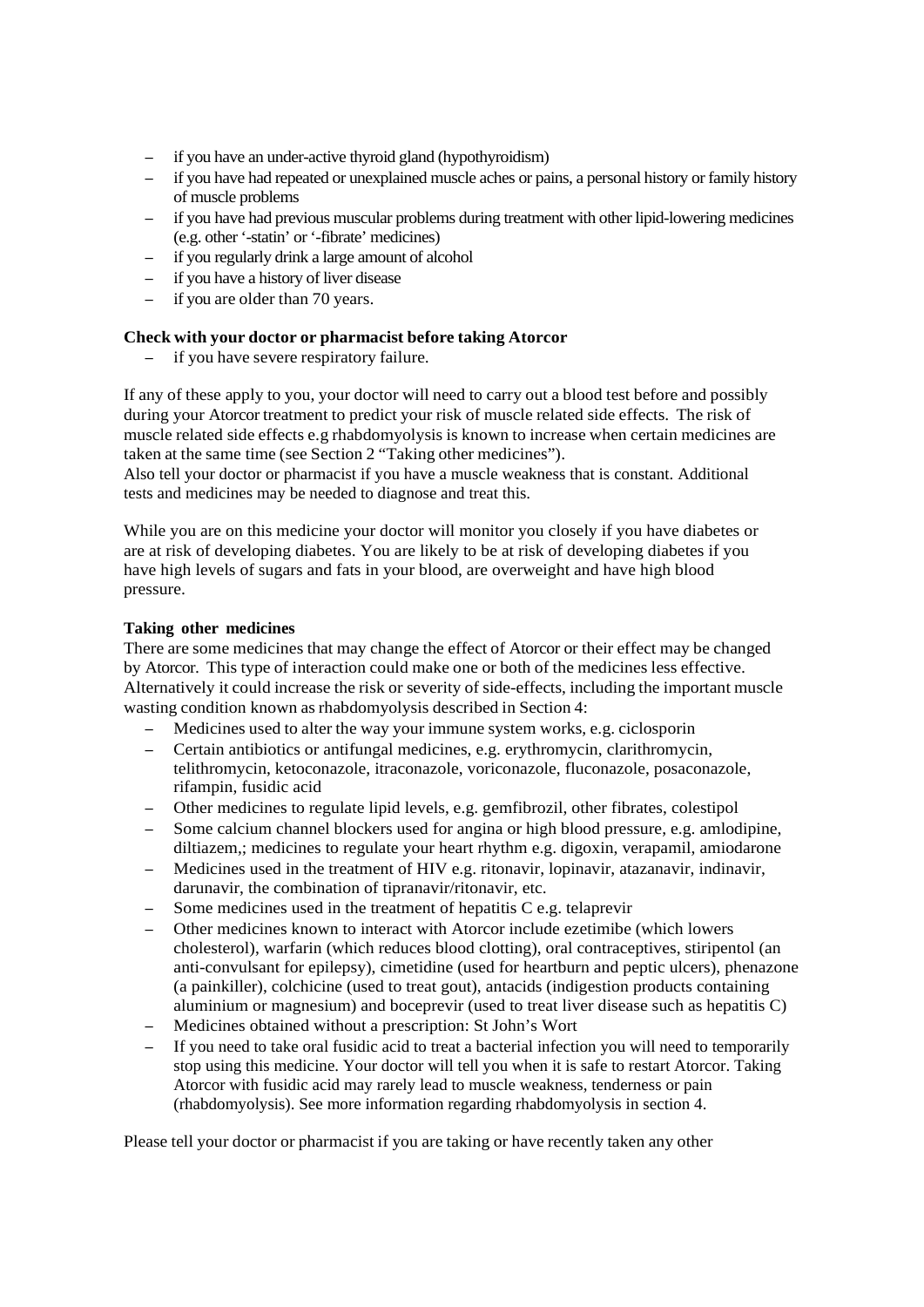medicines, including medicines obtained without a prescription.

### **Taking Atorcor with food and drink**

See Section 3 for instructions on how to take Atorcor. Please note the following:

### *Grapefruit juice*

Do not take more than one or two small glasses of grapefruit juice per day because large quantities of grapefruit juice can change the effects of Atorcor.

# *Alcohol*

Avoid drinking too much alcohol while taking this medicine. See Section 2 "Take special care with Atorcor" for details

# **Pregnancy and breast-feeding**

Do not take Atorcor if you are pregnant, or if you are trying to become pregnant. Do not take Atorcor if you are able to become pregnant unless you use reliable contraceptive measures. Do not take Atorcor if you are breast-feeding.

The safety of Atorcor during pregnancy and breast-feeding has not yet been proven. Ask your doctor or pharmacist for advice before taking any medicine.

# **Driving and using machines**

Normally this medicine does not affect your ability to drive or operate machines. However, do not drive if this medicine affects your ability to drive. Do not use any tools or machines if your ability to use them is affected by this medicine.

# **Important information about some of the ingredients of Atorcor**

This medicine contains lactose and sucrose. If you have been told by your doctor that you have an intolerance to some sugars, contact your doctor before taking this medicine.

# **3. How to take Atorcor**

Before starting treatment, your doctor will place you on a low-cholesterol diet, which you should maintain also during therapy with Atorcor.

The usual starting dose of Atorcor is 10 mg once a day in adults and children aged 10 years or older. This may be increased if necessary by your doctor until you are taking the amount you need. Your doctor will adapt the dose at intervals of 4 weeks or more. The maximum dose of Atorcor is 80 mg once daily for adults and 20 mg once daily for children.

Atorcor tablets should be swallowed whole with a drink of water, and can be taken at any time of day, with or without food. However, try to take your tablet at the same time every day.

Always take Atorcor exactly as your doctor has told you. You should check with your doctor or pharmacist if you are not sure.

# **The duration of treatment with Atorcor is determined by your doctor.**

Please ask your doctor if you think that the effect of Atorcor is too strong or too weak.

# **If you take more Atorcor than you should**

If you accidently take too many Atorcor tablets (more than your usual daily dose), contact your doctor or nearest hospital for advice.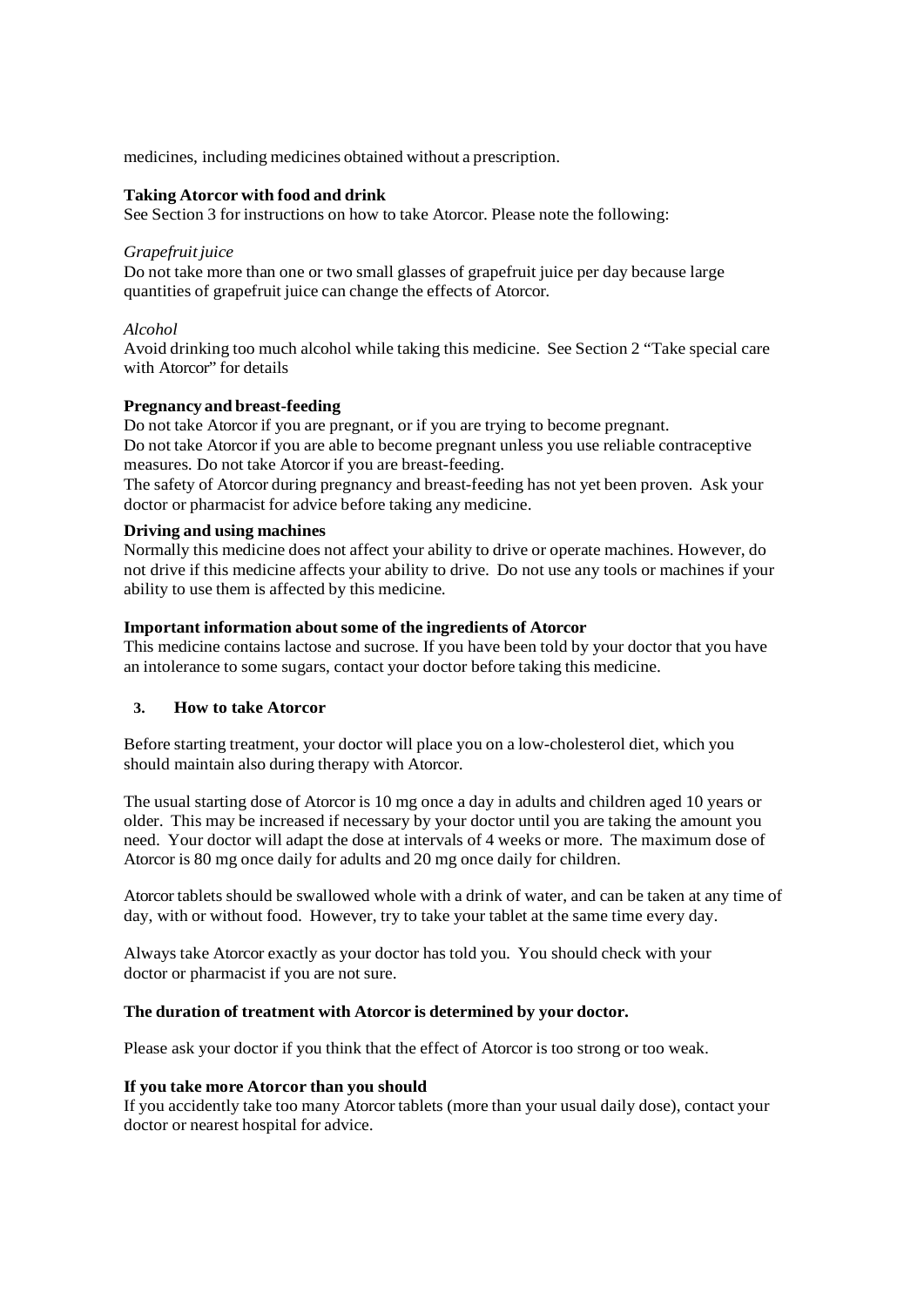# **If you forget to take Atorcor**

If you forget to take a dose, just take your next scheduled dose at the correct time. Do not take a double dose to make up for a forgotten dose.

# **If you stop taking Atorcor**

If you have any further questions on the use of this medicine or wish to stop your treatment, ask your doctor or pharmacist.

# **4. Possible side effects**

Like all medicines, Atorcor can cause side effects, although not everybody gets them.

# **If you experience any of the following serious side effects, stop taking your tablets and tell your doctor immediately or go to the nearest hospital accident and emergency department.**

Rare: affects 1 to 10 users in 10,000:

- Serious allergic reaction which causes swelling of the face, tongue and throat that can cause great difficulty in breathing.
- Serious illness with severe peeling and swelling of the skin, blistering of the skin, mouth, eyes genitals and fever. Skin rash with pink-red blotches especially on palms of hands or soles of feet which may blister.
- Muscle weakness, tenderness or pain and particularly, if at the same time, you feel unwell or have a high temperature it may be caused by an abnormal muscle breakdown. The abnormal muscle breakdown does not always go away, even after you have stopped taking atorvastatin, and it can be life-threatening and lead to kidney problems.

Very rare: affect less than 1 user in 10,000:

– If you experience problems with unexpected or unusual bleeding or bruising, this may be suggestive of a liver complaint. You should consult your doctor as soon as possible.

# **Other possible side effects with Atorcor:**

Common side effects (affects 1 to 10 users in 100) include:

- inflammation of the nasal passages, pain in the throat, nose bleed
- allergic reactions
- increases in blood sugar levels (if you have diabetes continue careful monitoring of your blood sugar levels), increase in blood creatine kinase
- headache
- nausea, constipation, wind, indigestion, diarrhoea
- joint pain, muscle pain and back pain
- blood test results that show your liver function can become abnormal

Uncommon side effects (affects 1 to 10 users in 1000) include:

- anorexia (loss of appetite), weight gain, decreases in blood sugar levels (if you have diabetes you should continue careful monitoring of your blood sugar levels)
- having nightmares, insomnia
- dizziness, numbness or tingling in the fingers and toes, reductions of sensation to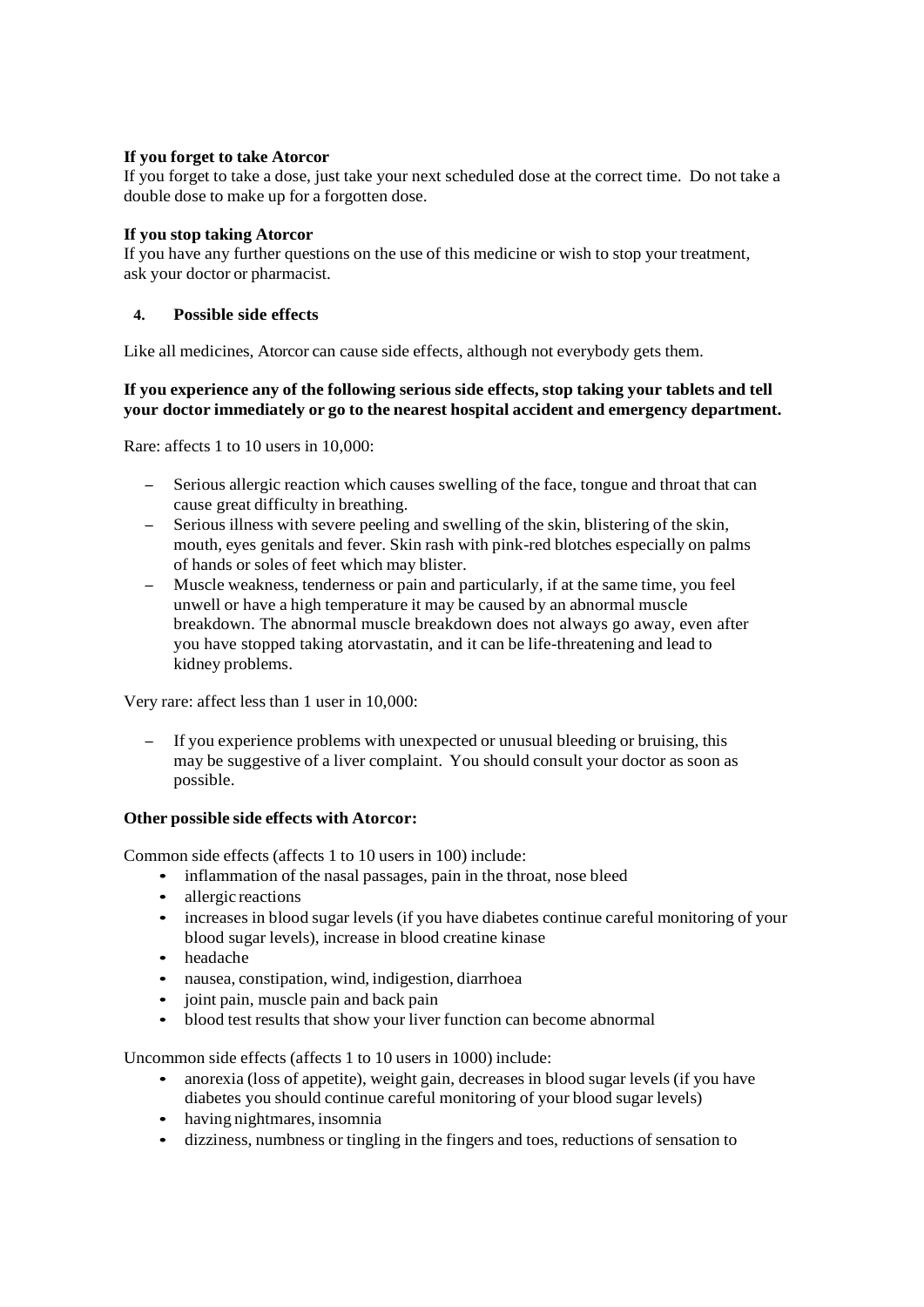pain or touch, change in sense of taste, loss of memory

- blurred vision
- ringing in the ears and/or head
- vomiting, belching, abdominal pain upper and lower, pancreatitis (inflammation of the pancreas leading to stomach pain)
- hepatitis (liver inflammation)
- rash, skin rash and itching, hives, hair loss
- neck pain, muscle fatigue
- fatigue, feeling unwell, weakness, chest pain, swelling especially in the ankles (oedema), raised temperature
- urine tests that are positive for white blood cells

Rare side effects (affects 1 to 10 users in 10,000) include:

- visual disturbance
- unexpected bleeding or bruising
- cholestasis (yellowing of the skin and whites of the eyes)
- tendon injury

Very rare side effects (affects less than 1 user in 10,000) include:

- an allergic reaction symptoms may include sudden wheezing and chest pain or tightness, swelling of the eyelids, face, lips, mouth, tongue or throat, difficulty breathing, collapse
- hearing loss
- gynecomastia (breast enlargement in men and women).

Side effects of unknown frequency:

• Muscle weakness that is constant.

Possible side effects reported with some statins (medicines of the same type):

- Sleep disturbance including insomnia and nightmares.
- Memory loss
- Sexual dysfunction
- Depression
- Breathing problems including persistent cough and/or shortness of breath or fever
- Diabetes. This is more likely if you have high levels of sugars and fats in your blood, are overweight and have high blood pressure. Your doctor will monitor you while you are taking this medicine.

If any of the side effects gets serious, or if you notice any side effects not listed in this leaflet, please tell your doctor or pharmacist.

# **5. How to store Atorcor**

Keep out of the reach and sight of children. Do not store above 25 °C.

Do not use Atorcor after the expiry date which is stated on the container and outer packaging after "EXP". The expiry date refers to the last day of that month.

Do not use this medicine if you notice visible signs of deterioration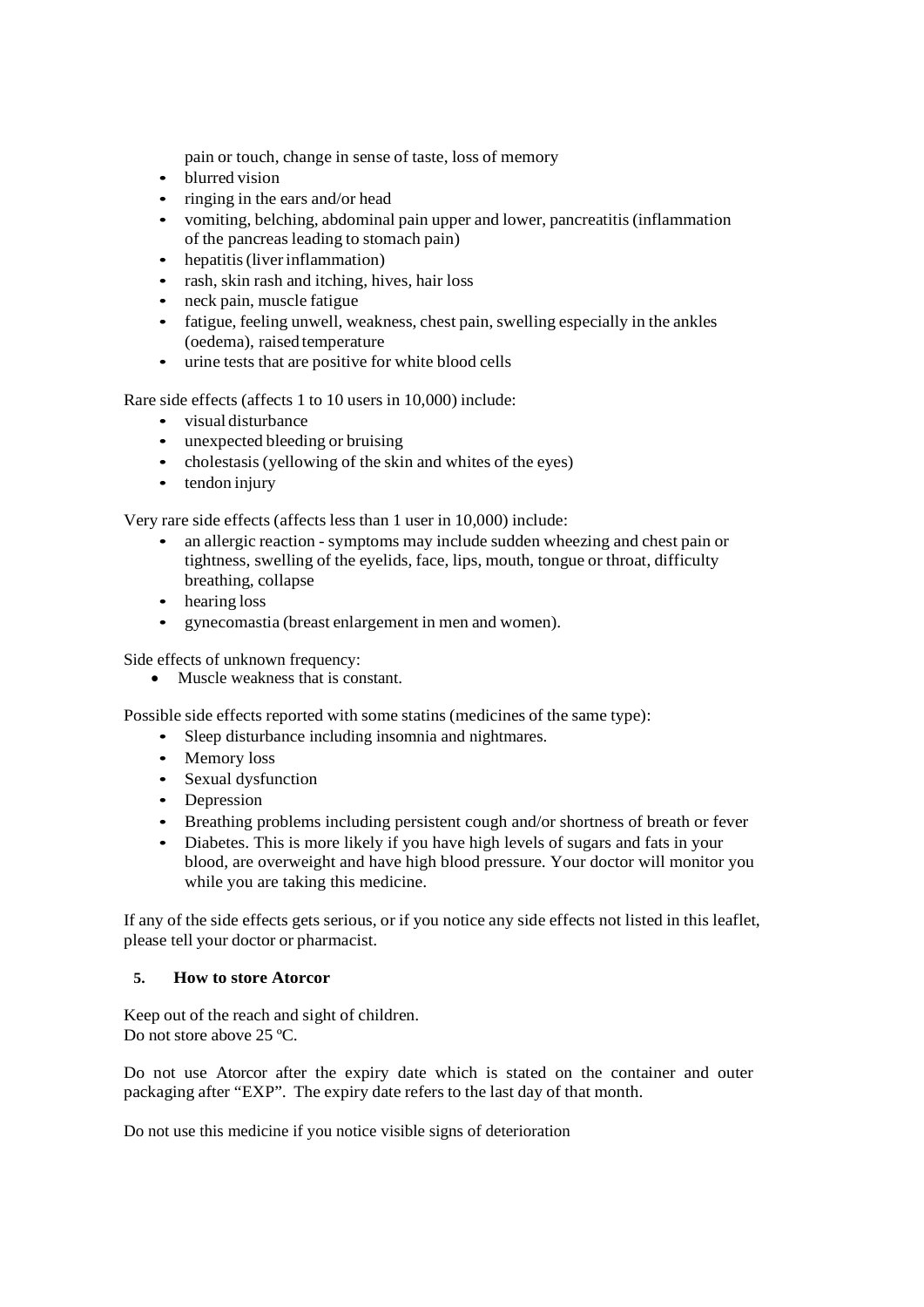Do not throw away any medicine via wastewater or household waste.

Medicines should not be disposed of via wastewater or household waste. Ask your pharmacist how to dispose of medicines no longer use. These measures will help to protect the environment.

## **6. Further information**

## **What Atorcor 10 mg contains**

The active substance is atorvastatin calcium. Each tablet contains 10 mg of atorvastatin.

The other ingredients are:

- Lactose monohydrate
- Magnesium stearate
- Sodium laurylsulfate
- Microcrystalline cellulose
- Colloidal anhydrous silica
- Butylhydroxyanisol
- Crospovidone
- Sodium hydrogen carbonate
- Sucrose
- Sorbitan tristearate
- Macrogol stearate 40
- Dimethicone
- 2-bromo-2-nitropropane-1.3-diol
- Hypromellose
- Titanium dioxide
- Macrogol 4000

## **What Atorcor 10 mg looks like and contents of the pack**

Film-coated tablets. Cylindrical, biconvex, scored, fractionable and with code AT1 on one side white-coloured tablets.

Atorcor 10 mg is supplied in packages containing 28 tablets, in 7-tablets blister packs.

#### **Marketing Authorisation Holder and Manufacturer**

Laboratorios Cinfa, S.A. Olaz-Chipi, 10 – Polígono Industrial Areta 31620 Huarte – Pamplona (Navarra) – Spain

#### **Other packaging configurations:**

**Atorcor 20 mg film-coated tablets Atorcor 40 mg film-coated tablets Atorcor 80 mg film-coated tablets** 

**This leaflet was last revised in October 2015**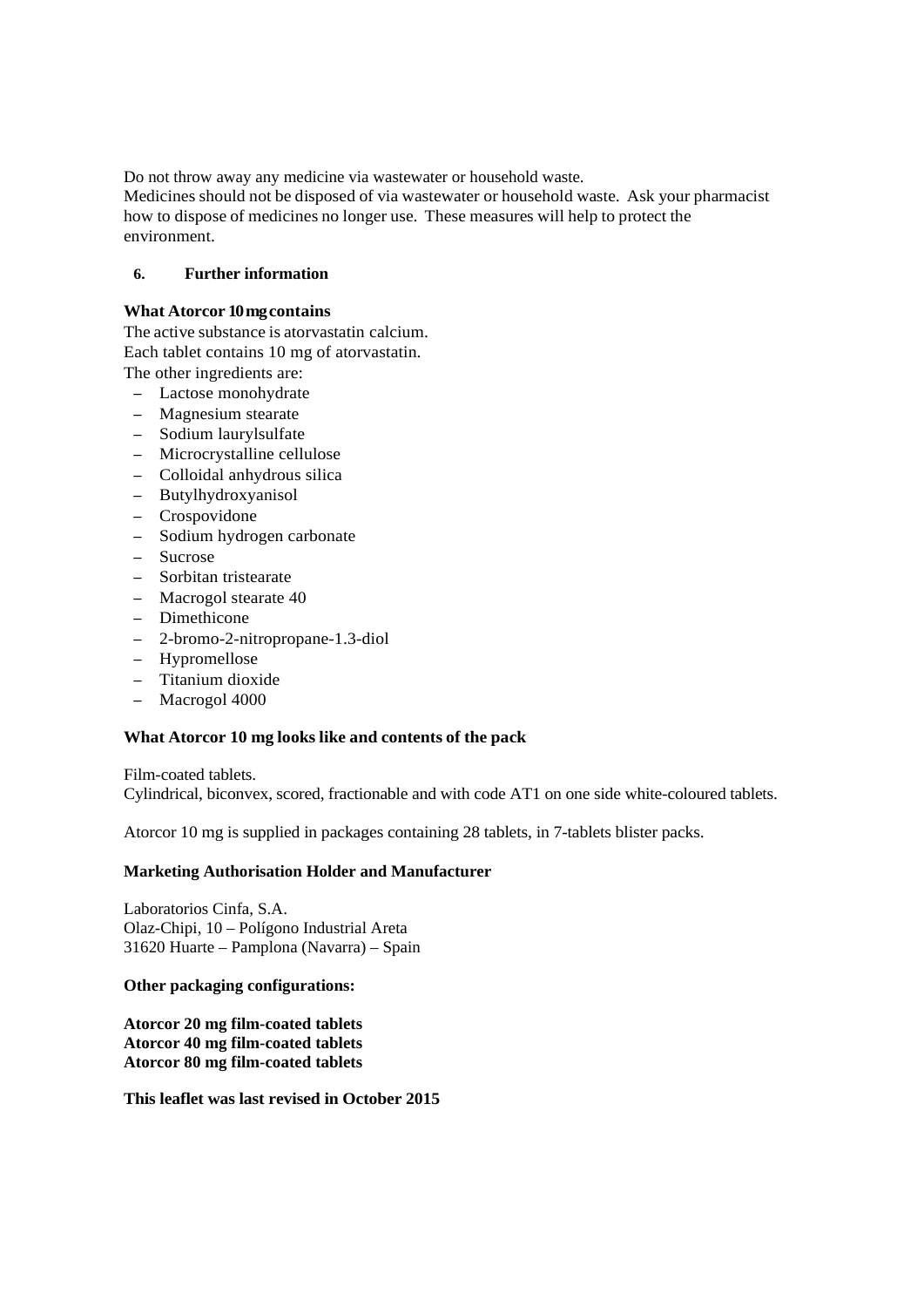# **This is a medicament**

**-** Medicament is a product which affects your health and its consumption contrary to instructions is dangerous for you.

- Follow strictly the doctor's prescription, the method of use and the instructions of the pharmacist who sold the medicament .

- The doctor and the pharmacist are the experts in medicines, their benefits and risks.

- Do not by yourself interrupt the period of treatment prescribed for you.

- Do not repeat the same prescription without consulting your doctor.

- Keep all medicaments out of reach of children

# **Council of Arab Health Ministers Union of Arab Pharmacists**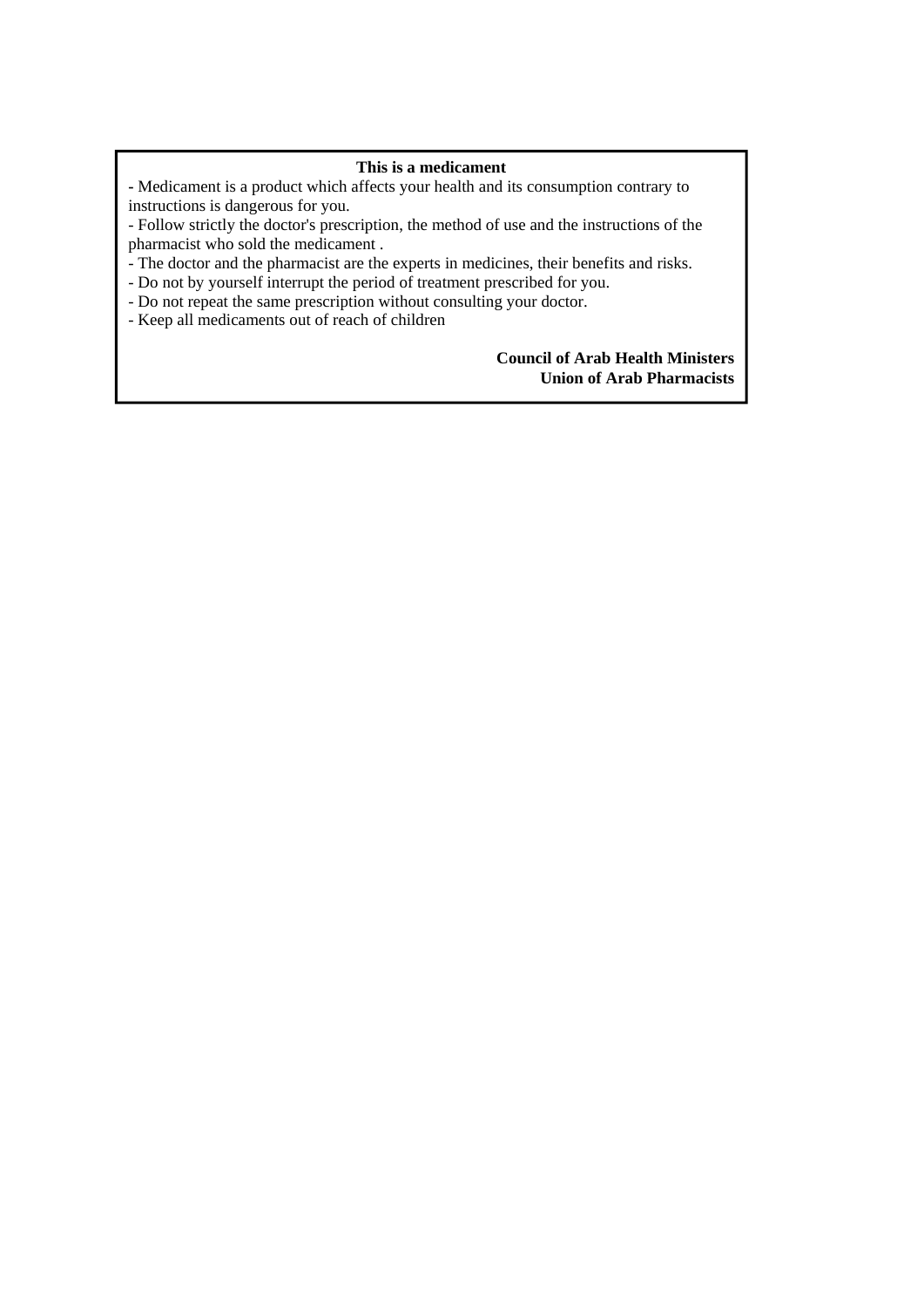# **PACKAGE LEAFLET: INFORMATION FOR THE USER**

## **Atorcor 20 mg film-coated tablets**

## Atorvastatin

## **Read all of this leaflet carefully before you start taking this medicine.**

- Keep this leaflet. You may need to read it again.
- If you have any further questions, ask your doctor or pharmacist.
- This medicine has been prescribed for you. Do not pass it on to others. It may harm them, even if their symptoms are the same as yours.
- If any of the side effects gets serious, or if you notice any side effects not listed in this leaflet, please tell your doctor or pharmacist.

### **In this leaflet**:

- 1. What Atorcor is and what it is used for
- 2. Before you take Atorcor
- 3. How to take Atorcor
- 4. Possible side effects
- 5. How to store Atorcor
- 6. Further information

### **1. What Atorcor is and what it is used for**

Atorcor belongs to a group of medicines known as statins, which are lipid (fat) regulating medicines. Atorcor is used to lower lipids known as cholesterol and triglycerides in the blood when a low fat diet and life style changes on their own have failed. If you are at an increased risk of heart disease, Atorcor can also be used to reduce such risk even if your cholesterol levels are normal. You should maintain a standard cholesterol lowering diet during treatment.

### **2. Before you take Atorcor**

#### **Do not take Atorcor**

- if you are taking or have taken in the last 7 days a medicine called fusidic acid, (a medicine for bacterial infection) orally or by injection. The combination of fusidic acid and Atorcor can lead to serious muscle problems (rhabdomyolysis).
- if you are hypersensitive (allergic) to Atorcor or to any similar medicines used to lower blood lipids or to any of the other ingredients of the medicine – see Section 6 for details.
- if you have or have ever had a disease which affects the liver
- if you have had any unexplained abnormal blood tests for liver function
- if you are a woman able to have children and not using reliable contraception
- if you are pregnant or trying to become pregnant
- if you are breast-feeding.

#### **Take special care with Atorcor**

The following are reasons why Atorcor may not be suitable for you: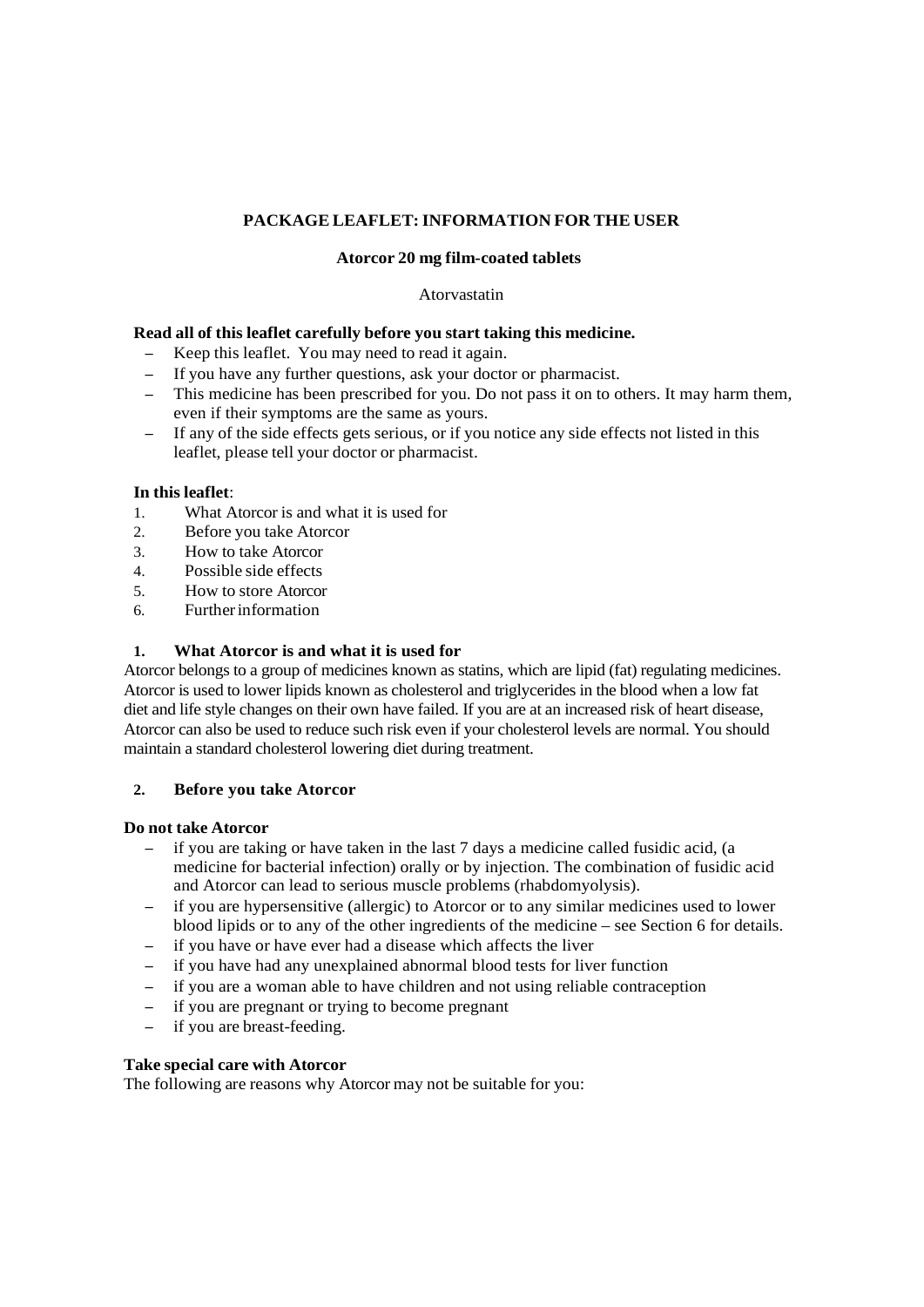- if you have had a previous stroke with bleeding into the brain, or have small pockets of fluid in the brain from previous strokes
- if you have kidney problems
- if you have an under-active thyroid gland (hypothyroidism)
- if you have had repeated or unexplained muscle aches or pains, a personal history or family history of muscle problems
- if you have had previous muscular problems during treatment with other lipid-lowering medicines (e.g. other '-statin' or '-fibrate' medicines)
- if you regularly drink a large amount of alcohol
- if you have a history of liver disease
- if you are older than 70 years.

# **Check with your doctor or pharmacist before taking Atorcor**

– if you have severe respiratory failure.

If any of these apply to you, your doctor will need to carry out a blood test before and possibly during your Atorcor treatment to predict your risk of muscle related side effects. The risk of muscle related side effects e.g rhabdomyolysis is known to increase when certain medicines are taken at the same time (see Section 2 "Taking other medicines").

Also tell your doctor or pharmacist if you have a muscle weakness that is constant. Additional tests and medicines may be needed to diagnose and treat this.

While you are on this medicine your doctor will monitor you closely if you have diabetes or are at risk of developing diabetes. You are likely to be at risk of developing diabetes if you have high levels of sugars and fats in your blood, are overweight and have high blood pressure.

# **Taking other medicines**

There are some medicines that may change the effect of Atorcor or their effect may be changed by Atorcor. This type of interaction could make one or both of the medicines less effective. Alternatively it could increase the risk or severity of side-effects, including the important muscle wasting condition known as rhabdomyolysis described in Section 4:

- Medicines used to alter the way your immune system works, e.g. ciclosporin
- Certain antibiotics or antifungal medicines, e.g. erythromycin, clarithromycin, telithromycin, ketoconazole, itraconazole, voriconazole, fluconazole, posaconazole, rifampin, fusidic acid
- Other medicines to regulate lipid levels, e.g. gemfibrozil, other fibrates, colestipol
- Some calcium channel blockers used for angina or high blood pressure, e.g. amlodipine, diltiazem,; medicines to regulate your heart rhythm e.g. digoxin, verapamil, amiodarone
- Medicines used in the treatment of HIV e.g. ritonavir, lopinavir, atazanavir, indinavir, darunavir, the combination of tipranavir/ritonavir etc
- Some medicines used in the treatment of hepatitis C e.g. telaprevir
- Other medicines known to interact with Atorcor include ezetimibe (which lowers cholesterol), warfarin (which reduces blood clotting), oral contraceptives, stiripentol (an anti-convulsant for epilepsy), cimetidine (used for heartburn and peptic ulcers), phenazone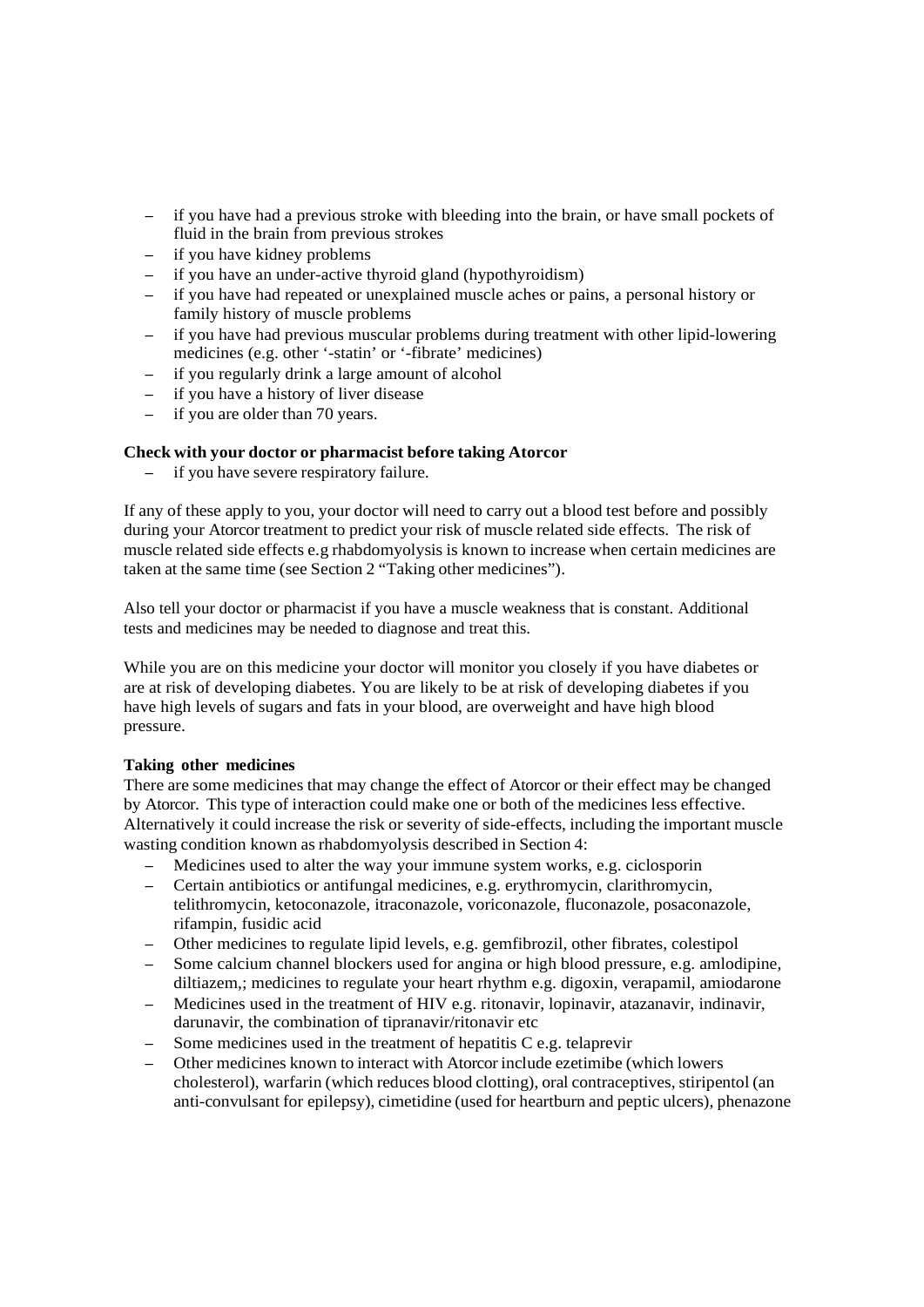(a painkiller), colchicine (used to treat gout), antacids (indigestion products containing aluminium or magnesium) and boceprevir (used to treat liver disease such as hepatitis C)

- Medicines obtained without a prescription: St John's Wort
- If you need to take oral fusidic acid to treat a bacterial infection you will need to temporarily stop using this medicine. Your doctor will tell you when it is safe to restart Atorcor. Taking Atorcor with fusidic acid may rarely lead to muscle weakness, tenderness or pain (rhabdomyolysis). See more information regarding rhabdomyolysis in section 4.

Please tell your doctor or pharmacist if you are taking or have recently taken any other medicines, including medicines obtained without a prescription.

# **Taking Atorcor with food and drink**

See Section 3 for instructions on how to take Atorcor. Please note the following:

# *Grapefruit juice*

Do not take more than one or two small glasses of grapefruit juice per day because large quantities of grapefruit juice can change the effects of Atorcor.

# *Alcohol*

Avoid drinking too much alcohol while taking this medicine. See Section 2 "Take special care with Atorcor" for details

# **Pregnancy and breast-feeding**

Do not take Atorcor if you are pregnant, or if you are trying to become pregnant. Do not take Atorcor if you are able to become pregnant unless you use reliable contraceptive measures. Do not take Atorcor if you are breast-feeding.

The safety of Atorcor during pregnancy and breast-feeding has not yet been proven. Ask your doctor or pharmacist for advice before taking any medicine.

# **Driving and using machines**

Normally this medicine does not affect your ability to drive or operate machines. However, do not drive if this medicine affects your ability to drive. Do not use any tools or machines if your ability to use them is affected by this medicine.

# **Important information about some of the ingredients of Atorcor**

This medicine contains lactose and sucrose. If you have been told by your doctor that you have an intolerance to some sugars, contact your doctor before taking this medicine.

# **3. How to take Atorcor**

Before starting treatment, your doctor will place you on a low-cholesterol diet, which you should maintain also during therapy with Atorcor.

The usual starting dose of Atorcor is 10 mg once a day in adults and children aged 10 years or older. This may be increased if necessary by your doctor until you are taking the amount you need. Your doctor will adapt the dose at intervals of 4 weeks or more. The maximum dose of Atorcor is 80 mg once daily for adults and 20 mg once daily for children.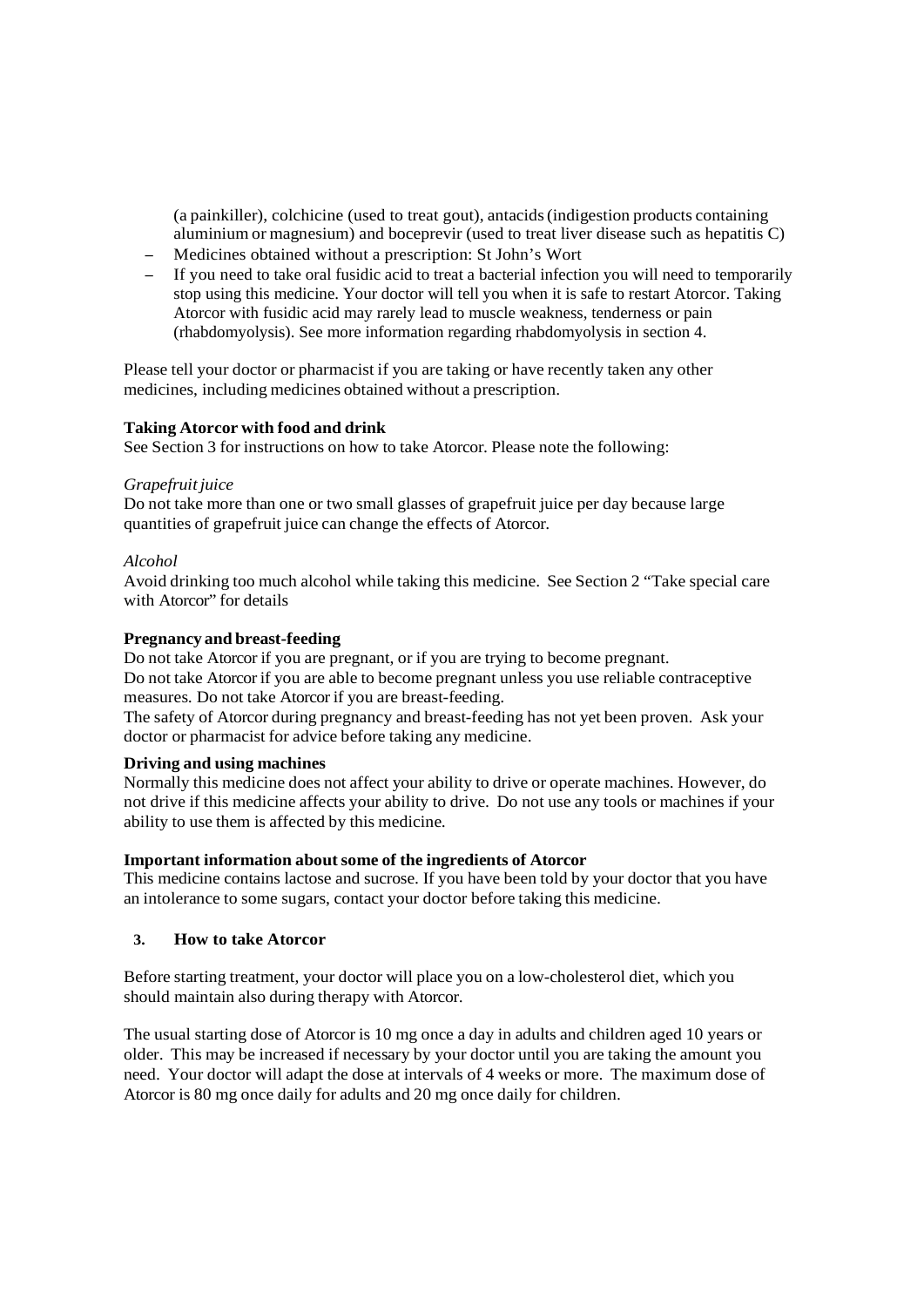Atorcor tablets should be swallowed whole with a drink of water, and can be taken at any time of day, with or without food. However, try to take your tablet at the same time every day.

Always take Atorcor exactly as your doctor has told you. You should check with your doctor or pharmacist if you are not sure.

# **The duration of treatment with Atorcor is determined by your doctor.**

Please ask your doctor if you think that the effect of Atorcor is too strong or too weak.

### **If you take more Atorcor than you should**

If you accidently take too many Atorcor tablets (more than your usual daily dose), contact your doctor or nearest hospital for advice.

### **If you forget to take Atorcor**

If you forget to take a dose, just take your next scheduled dose at the correct time. Do not take a double dose to make up for a forgotten dose.

### **If you stop taking Atorcor**

If you have any further questions on the use of this medicine or wish to stop your treatment, ask your doctor or pharmacist.

### **4. Possible side effects**

Like all medicines, Atorcor can cause side effects, although not everybody gets them.

# **If you experience any of the following serious side effects, stop taking your tablets and tell your doctor immediately or go to the nearest hospital accident and emergency department.**

Rare: affects 1 to 10 users in 10,000:

- Serious allergic reaction which causes swelling of the face, tongue and throat that can cause great difficulty in breathing.
- Serious illness with severe peeling and swelling of the skin, blistering of the skin, mouth, eyes genitals and fever. Skin rash with pink-red blotches especially on palms of hands or soles of feet which may blister.
- Muscle weakness, tenderness or pain and particularly, if at the same time, you feel unwell or have a high temperature it may be caused by an abnormal muscle breakdown. The abnormal muscle breakdown does not always go away, even after you have stopped taking atorvastatin, and it can be life-threatening and lead to kidney problems

Very rare: affect less than 1 user in 10,000:

– If you experience problems with unexpected or unusual bleeding or bruising, this may be suggestive of a liver complaint. You should consult your doctor as soon as possible.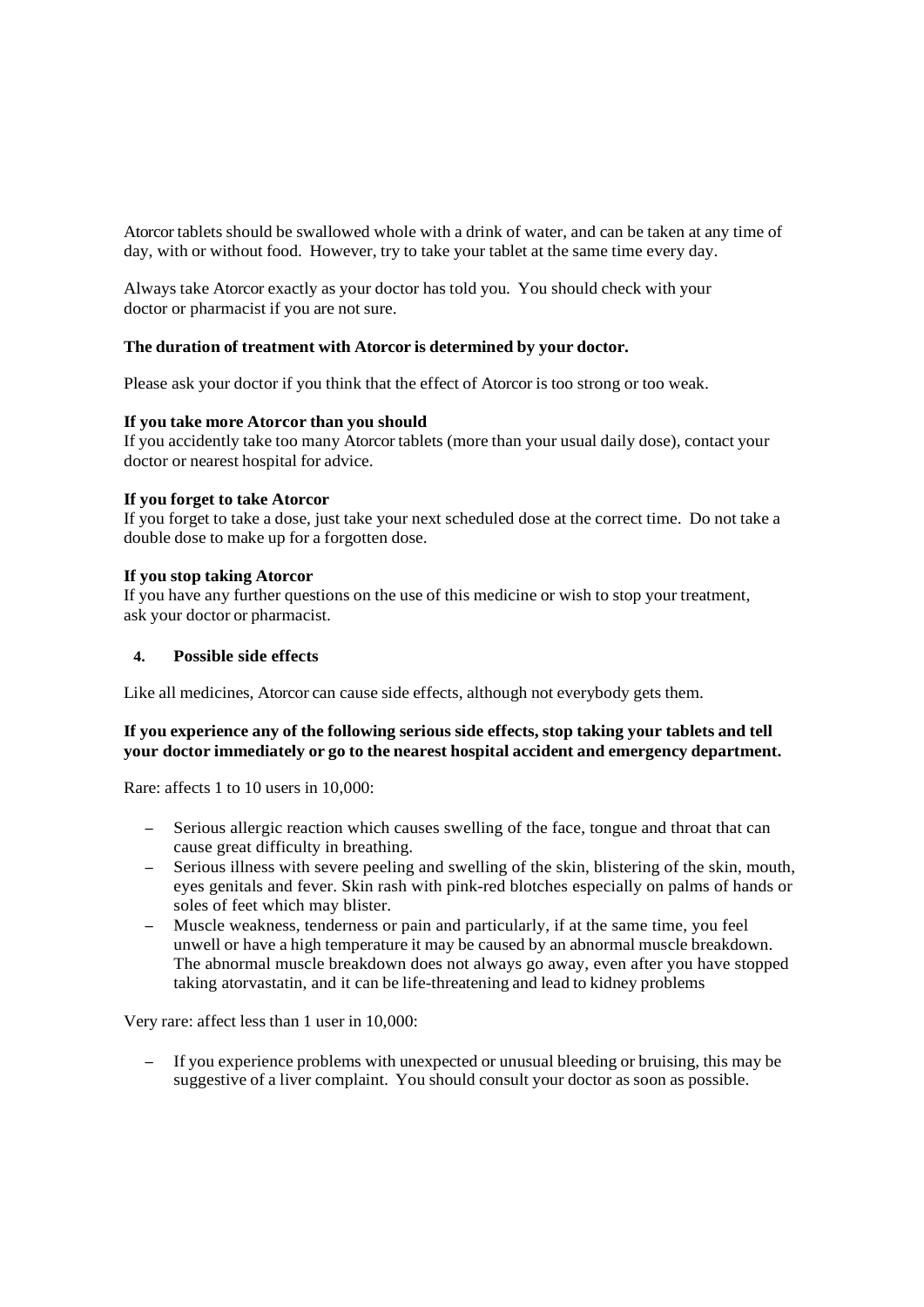## **Other possible side effects with Atorcor:**

Common side effects (affects 1 to 10 users in 100) include:

- inflammation of the nasal passages, pain in the throat, nose bleed
- allergic reactions
- increases in blood sugar levels (if you have diabetes continue careful monitoring of your blood sugar levels), increase in blood creatine kinase
- headache
- nausea, constipation, wind, indigestion, diarrhoea
- joint pain, muscle pain and back pain
- blood test results that show your liver function can become abnormal

Uncommon side effects (affects 1 to 10 users in 1000) include:

- anorexia (loss of appetite), weight gain, decreases in blood sugar levels (if you have diabetes you should continue careful monitoring of your blood sugar levels)
- having nightmares, insomnia
- dizziness, numbness or tingling in the fingers and toes, reductions of sensation to pain or touch, change in sense of taste, loss of memory
- blurred vision
- ringing in the ears and/or head
- vomiting, belching, abdominal pain upper and lower, pancreatitis (inflammation of the pancreas leading to stomach pain)
- hepatitis (liver inflammation)
- rash, skin rash and itching, hives, hair loss
- neck pain, muscle fatigue
- fatigue, feeling unwell, weakness, chest pain, swelling especially in the ankles (oedema), raised temperature
- urine tests that are positive for white blood cells

Rare side effects (affects 1 to 10 users in 10,000) include:

- visual disturbance
- unexpected bleeding or bruising
- cholestasis (yellowing of the skin and whites of the eyes)
- tendon injury

Very rare side effects (affects less than 1 user in 10,000) include:

- an allergic reaction symptoms may include sudden wheezing and chest pain or tightness, swelling of the eyelids, face, lips, mouth, tongue or throat, difficulty breathing, collapse
- hearing loss
- gynecomastia (breast enlargement in men and women).

Side effects of unknown frecuency:

• Muscle weakness that is constant.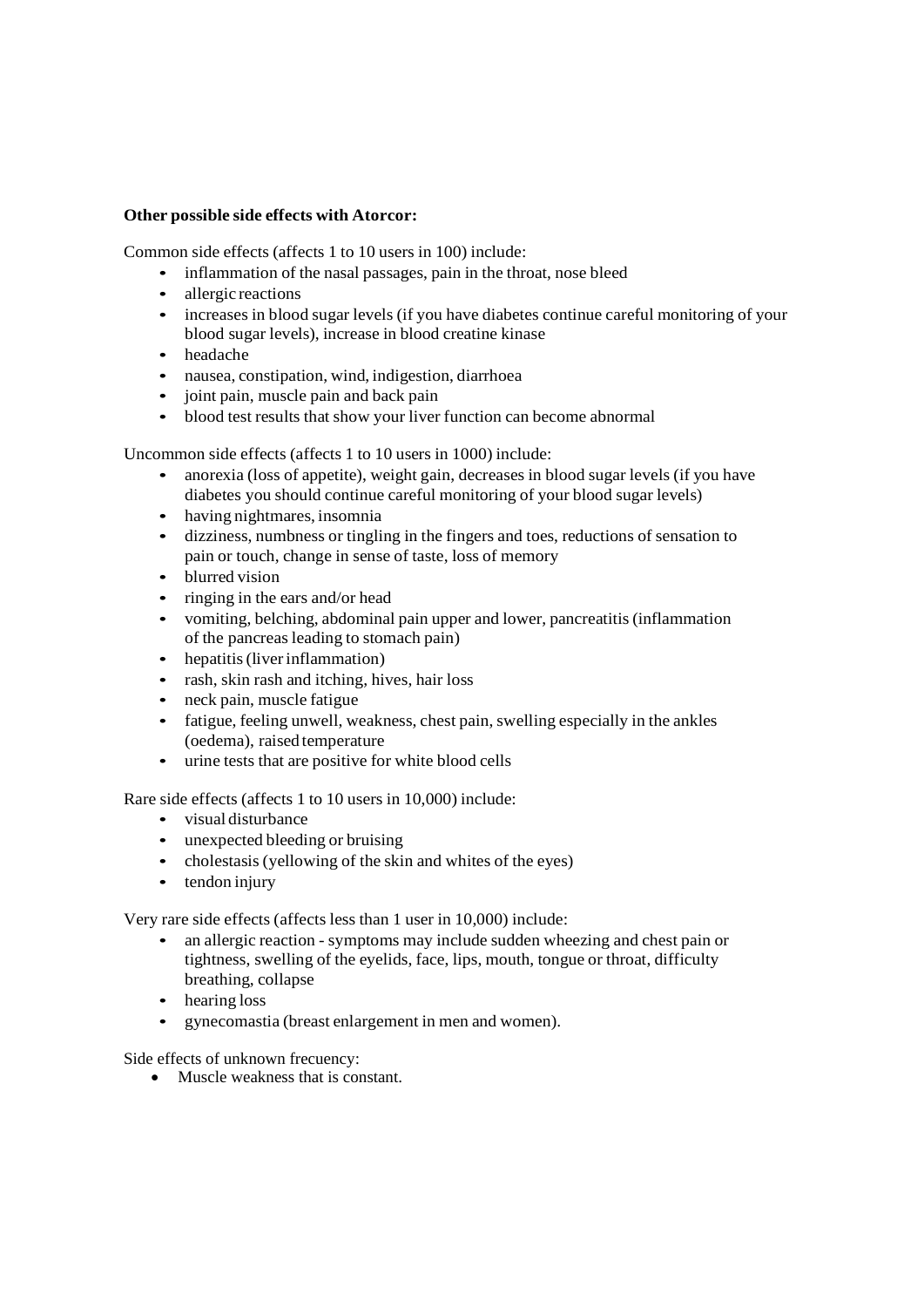Possible side effects reported with some statins (medicines of the same type):

- Sleep disturbance including insomnia and nightmares.
- Memory loss
- Sexual dysfunction
- Depression
- Breathing problems including persistent cough and/or shortness of breath or fever
- Diabetes. This is more likely if you have high levels of sugars and fats in your blood, are overweight and have high blood pressure. Your doctor will monitor you while you are taking this medicine.

If any of the side effects gets serious, or if you notice any side effects not listed in this leaflet, please tell your doctor or pharmacist.

# **5. How to store Atorcor**

Keep out of the reach and sight of children. Do not store above 25 ºC.

Do not use Atorcor after the expiry date which is stated on the container and outer packaging after "EXP". The expiry date refers to the last day of that month.

Do not use this medicine if you notice visible signs of deterioration

Do not throw away any medicine via wastewater or household waste.

Medicines should not be disposed of via wastewater or household waste. Ask your pharmacist how to dispose of medicines no longer use. These measures will help to protect the environment.

# **6. Further information**

# **What Atorcor 20 mg contains**

The active substance is atorvastatin calcium. Each tablet contains 20 mg of atorvastatin. The other ingredients are:

- Lactose monohydrate
- Magnesium stearate
- Sodium laurylsulfate
- Microcrystalline cellulose
- Colloidal anhydrous silica
- Butylhydroxyanisol
- Crospovidone
- Sodium hydrogen carbonate
- Sucrose
- Sorbitan tristearate
- Macrogol stearate 40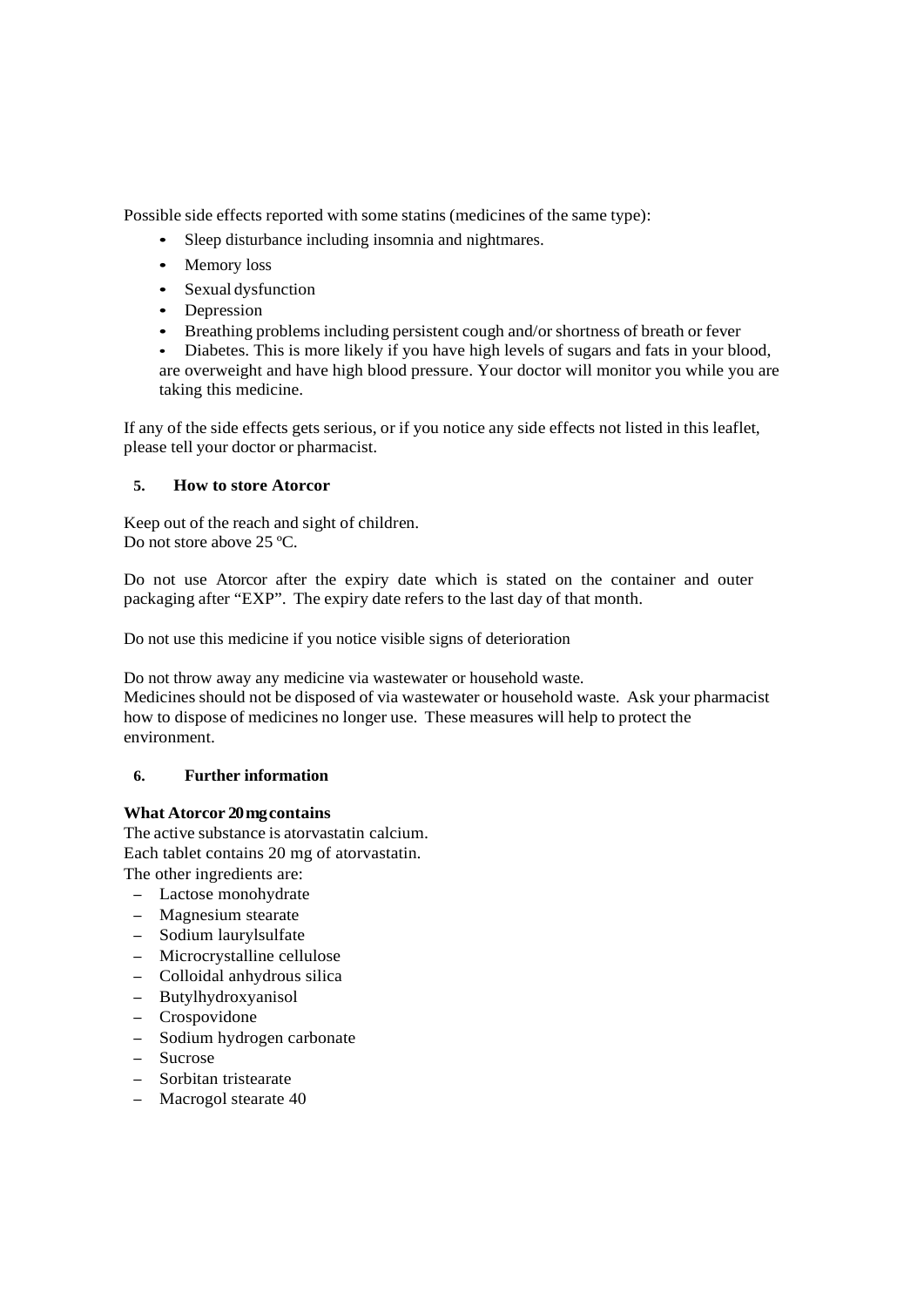- Dimethicone
- 2-bromo-2-nitropropane-1.3-diol
- Hypromellose
- Titanium dioxide
- Macrogol 4000

#### **What Atorcor 20 mg looks like and contents of the pack**

Film-coated tablets. Cylindrical, biconvex, scored, fractionable and with code AT2 on one side white-coloured tablets.

Atorcor 20 mg is supplied in packages containing 28 tablets, in 7-tablets blister packs.

#### **Marketing Authorisation Holder and Manufacturer**

Laboratorios Cinfa, S.A. Olaz-Chipi, 10 – Polígono Industrial Areta 31620 Huarte – Pamplona (Navarra) – Spain

#### **Other packaging configurations:**

**Atorcor 10 mg film-coated tablets Atorcor 40 mg film-coated tablets Atorcor 80 mg film-coated tablets** 

#### **This leaflet was last revised in October 2015**

#### **This is a medicament**

**-** Medicament is a product which affects your health and its consumption contrary to instructions is dangerous for you.

- Follow strictly the doctor's prescription, the method of use and the instructions of the pharmacist who sold the medicament.

- The doctor and the pharmacist are the experts in medicines, their benefits and risks.
- Do not by yourself interrupt the period of treatment prescribed for you.
- Do not repeat the same prescription without consulting your doctor.
- Keep all medicaments out of reach of children

## **Council of Arab Health Ministers Union of Arab Pharmacists**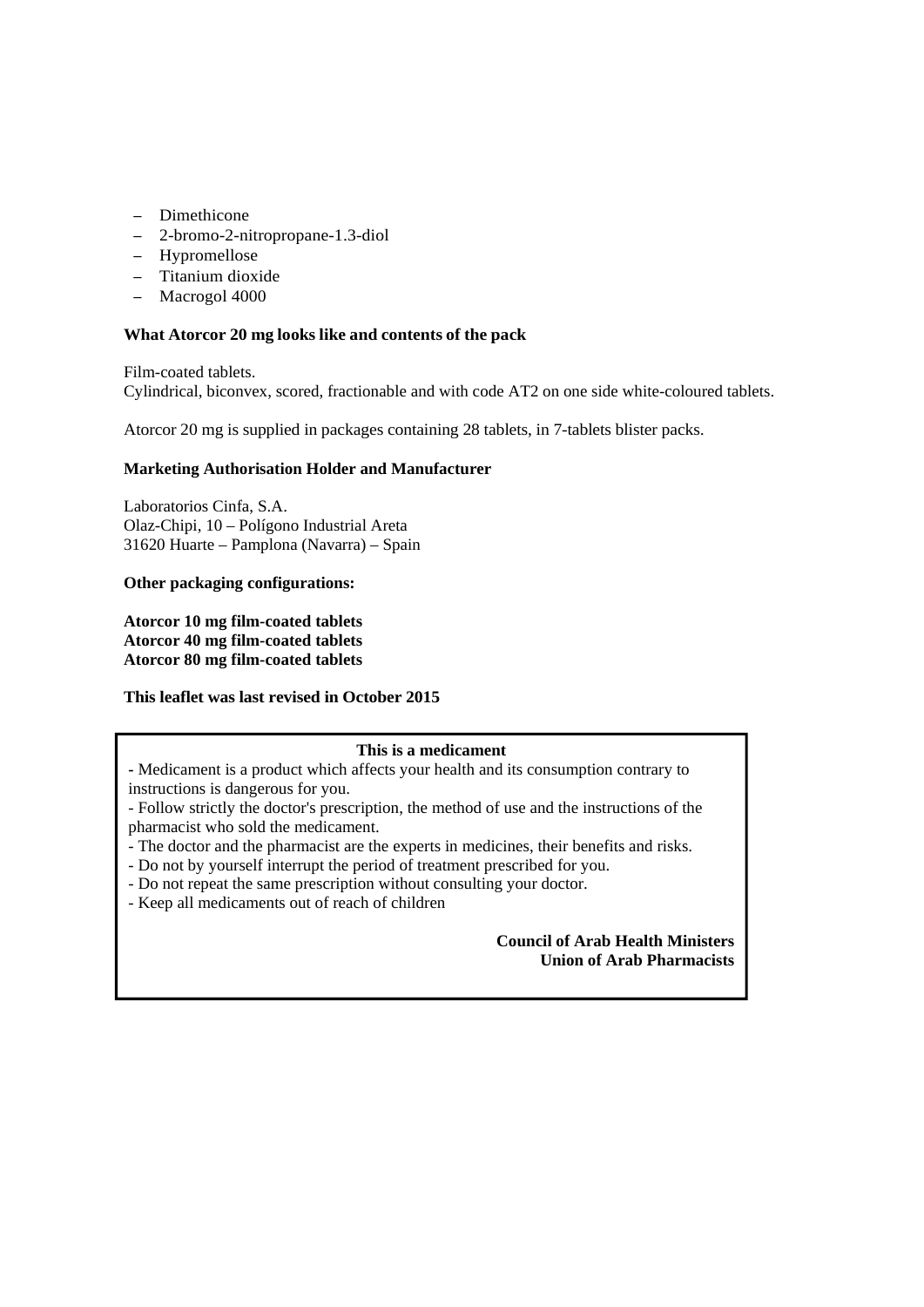# **PACKAGE LEAFLET: INFORMATION FOR THE USER**

# **Atorcor 40 mg film-coated tablets**

# Atorvastatin

# **Read all of this leaflet carefully before you start taking this medicine.**

- Keep this leaflet. You may need to read it again.
- If you have any further questions, ask your doctor or pharmacist.
- This medicine has been prescribed for you. Do not pass it on to others. It may harm them, even if their symptoms are the same as yours.
- If any of the side effects gets serious, or if you notice any side effects not listed in this leaflet, please tell your doctor or pharmacist.

# **In this leaflet**:

- 1. What Atorcor is and what it is used for
- 2. Before you take Atorcor
- 3. How to take Atorcor
- 4. Possible side effects
- 5. How to store Atorcor
- 6. Further information

# **1. What Atorcor is and what it is used for**

Atorcor belongs to a group of medicines known as statins, which are lipid (fat) regulating medicines. Atorcor is used to lower lipids known as cholesterol and triglycerides in the blood when a low fat diet and life style changes on their own have failed. If you are at an increased risk of heart disease, Atorcor can also be used to reduce such risk even if your cholesterol levels are normal. You should maintain a standard cholesterol lowering diet during treatment.

# **2. Before you take Atorcor**

# **Do not take Atorcor**

- if you are taking or have taken in the last 7 days a medicine called fusidic acid, (a medicine for bacterial infection) orally or by injection. The combination of fusidic acid and Atorcor can lead to serious muscle problems (rhabdomyolysis).
- if you are hypersensitive (allergic) to Atorcor or to any similar medicines used to lower blood lipids or to any of the other ingredients of the medicine – see Section 6 for details.
- if you have or have ever had a disease which affects the liver
- if you have had any unexplained abnormal blood tests for liver function
- if you are a woman able to have children and not using reliable contraception
- if you are pregnant or trying to become pregnant
- if you are breast-feeding.

# **Take special care with Atorcor**

The following are reasons why Atorcor may not be suitable for you:

- if you have had a previous stroke with bleeding into the brain, or have small pockets of fluid in the brain from previous strokes
- if you have kidney problems
- if you have an under-active thyroid gland (hypothyroidism)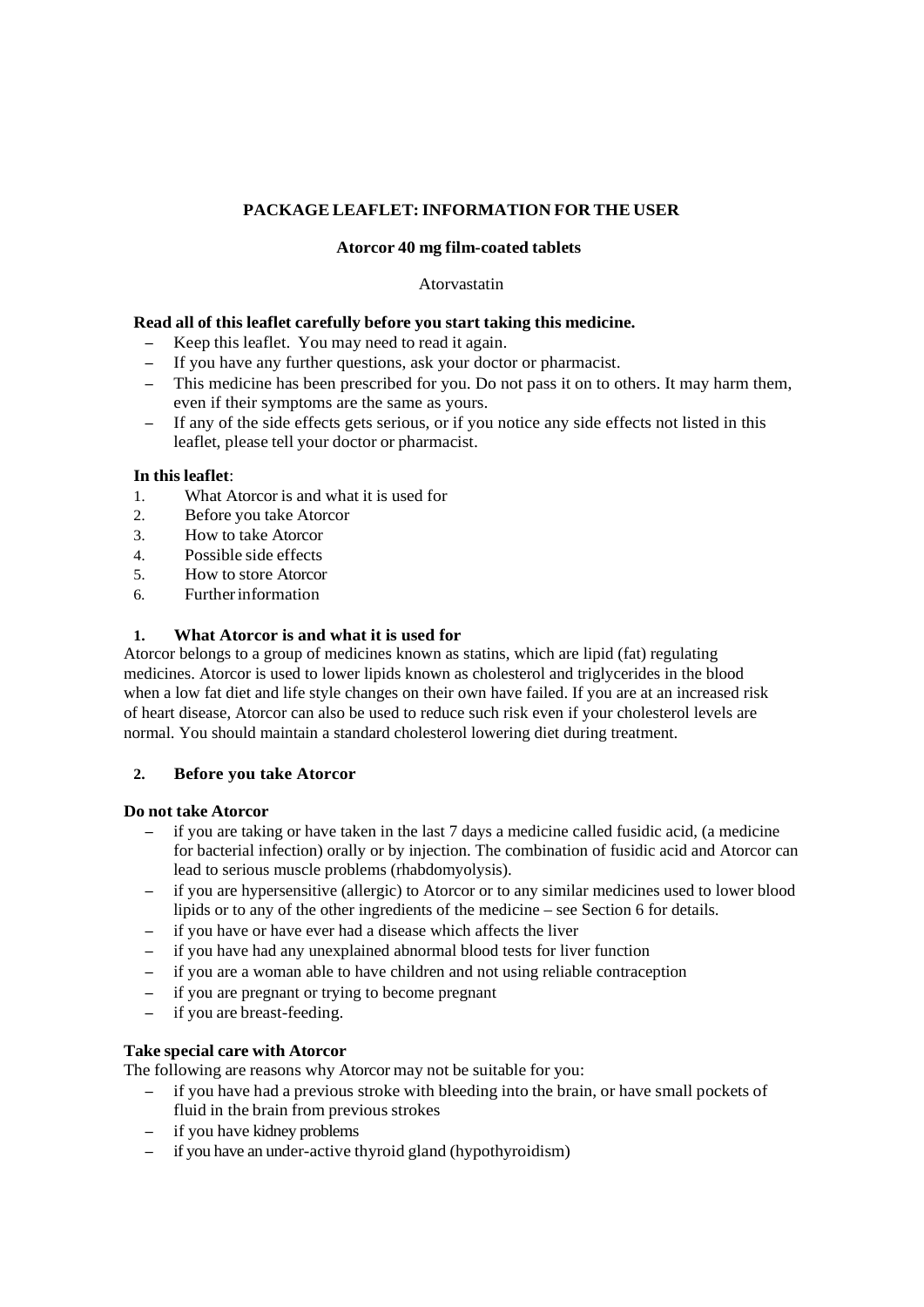- if you have had repeated or unexplained muscle aches or pains, a personal history or family history of muscle problems
- if you have had previous muscular problems during treatment with other lipid-lowering medicines (e.g. other '-statin' or '-fibrate' medicines)
- if you regularly drink a large amount of alcohol
- if you have a history of liver disease
- if you are older than 70 years.

#### **Check with your doctor or pharmacist before taking Atorcor**

– if you have severe respiratory failure.

If any of these apply to you, your doctor will need to carry out a blood test before and possibly during your Atorcor treatment to predict your risk of muscle related side effects. The risk of muscle related side effects e.g rhabdomyolysis is known to increase when certain medicines are taken at the same time (see Section 2 "Taking other medicines").

Also tell your doctor or pharmacist if you have a muscle weakness that is constant. Additional tests and medicines may be needed to diagnose and treat this.

While you are on this medicine your doctor will monitor you closely if you have diabetes or are at risk of developing diabetes. You are likely to be at risk of developing diabetes if you have high levels of sugars and fats in your blood, are overweight and have high blood pressure.

### **Taking other medicines**

There are some medicines that may change the effect of Atorcor or their effect may be changed by Atorcor. This type of interaction could make one or both of the medicines less effective. Alternatively it could increase the risk or severity of side-effects, including the important muscle wasting condition known as rhabdomyolysis described in Section 4:

- Medicines used to alter the way your immune system works, e.g. ciclosporin
- Certain antibiotics or antifungal medicines, e.g. erythromycin, clarithromycin, telithromycin, ketoconazole, itraconazole, voriconazole, fluconazole, posaconazole, rifampin, fusidic acid
- Other medicines to regulate lipid levels, e.g. gemfibrozil, other fibrates, colestipol
- Some calcium channel blockers used for angina or high blood pressure, e.g. amlodipine, diltiazem,; medicines to regulate your heart rhythm e.g. digoxin, verapamil, amiodarone
- Medicines used in the treatment of HIV e.g. ritonavir, lopinavir, atazanavir, indinavir, darunavir, the combination of tipranavir/ritonavir etc.
- Some medicines used in the treatment of hepatitis C e.g. telaprevir
- Other medicines known to interact with Atorcor include ezetimibe (which lowers cholesterol), warfarin (which reduces blood clotting), oral contraceptives, stiripentol (an anti-convulsant for epilepsy), cimetidine (used for heartburn and peptic ulcers), phenazone (a painkiller), colchicine (used to treat gout), antacids (indigestion products containing aluminium or magnesium) and boceprevir (used to treat liver disease such as hepatitis C)
- Medicines obtained without a prescription: St John's Wort
- If you need to take oral fusidic acid to treat a bacterial infection you will need to temporarily stop using this medicine. Your doctor will tell you when it is safe to restart Atorcor. Taking Atorcor with fusidic acid may rarely lead to muscle weakness, tenderness or pain (rhabdomyolysis). See more information regarding rhabdomyolysis in section 4.

Please tell your doctor or pharmacist if you are taking or have recently taken any other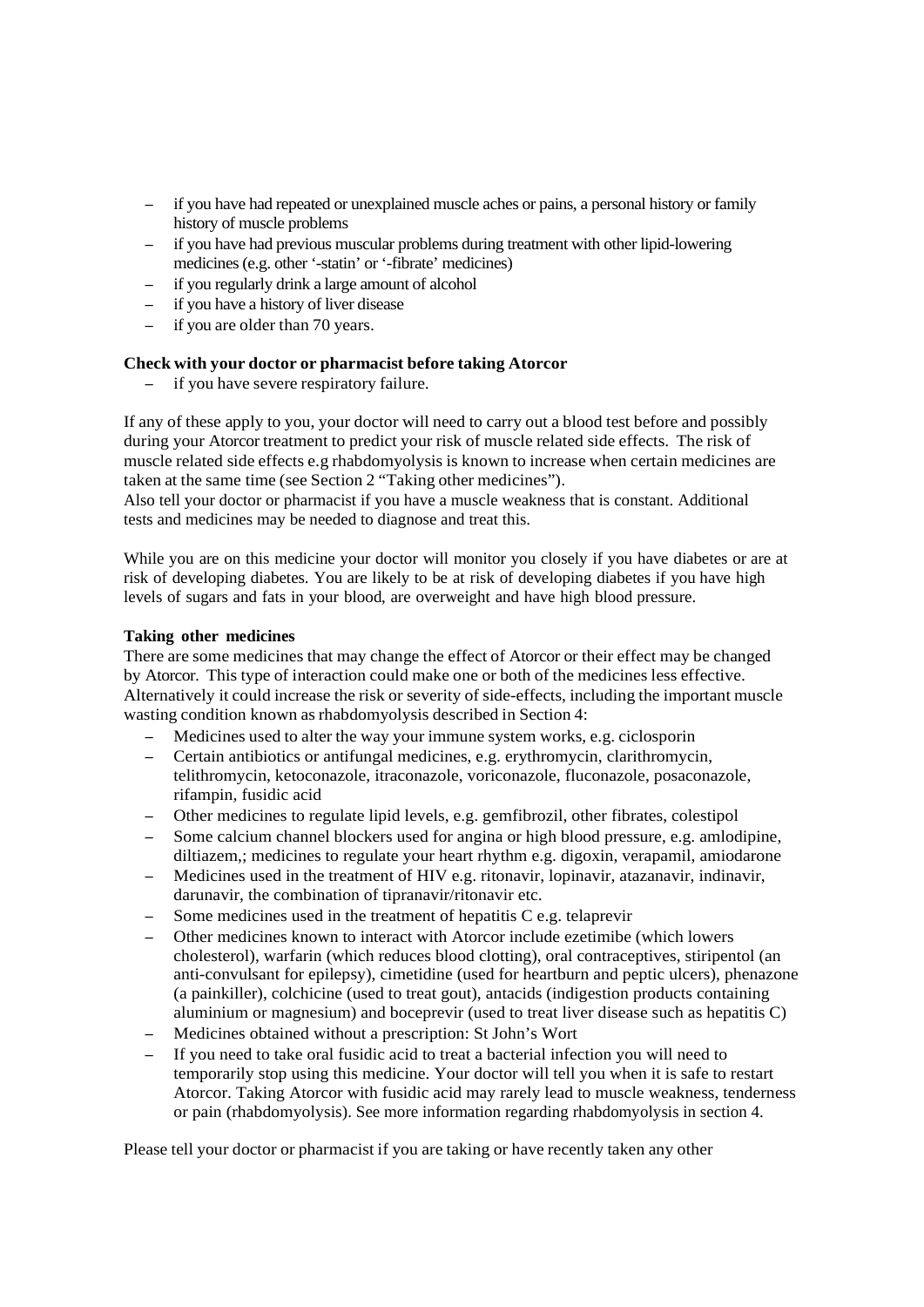medicines, including medicines obtained without a prescription.

### **Taking Atorcor with food and drink**

See Section 3 for instructions on how to take Atorcor. Please note the following:

#### *Grapefruit juice*

Do not take more than one or two small glasses of grapefruit juice per day because large quantities of grapefruit juice can change the effects of Atorcor.

# *Alcohol*

Avoid drinking too much alcohol while taking this medicine. See Section 2 "Take special care with Atorcor" for details

# **Pregnancy and breast-feeding**

Do not take Atorcor if you are pregnant, or if you are trying to become pregnant. Do not take Atorcor if you are able to become pregnant unless you use reliable contraceptive measures. Do not take Atorcor if you are breast-feeding.

The safety of Atorcor during pregnancy and breast-feeding has not yet been proven. Ask your doctor or pharmacist for advice before taking any medicine.

### **Driving and using machines**

Normally this medicine does not affect your ability to drive or operate machines. However, do not drive if this medicine affects your ability to drive. Do not use any tools or machines if your ability to use them is affected by this medicine.

# **Important information about some of the ingredients of Atorcor**

This medicine contains lactose and sucrose. If you have been told by your doctor that you have an intolerance to some sugars, contact your doctor before taking this medicine.

# **3. How to take Atorcor**

Before starting treatment, your doctor will place you on a low-cholesterol diet, which you should maintain also during therapy with Atorcor.

The usual starting dose of Atorcor is 10 mg once a day in adults and children aged 10 years or older. This may be increased if necessary by your doctor until you are taking the amount you need. Your doctor will adapt the dose at intervals of 4 weeks or more. The maximum dose of Atorcor is 80 mg once daily for adults and 20 mg once daily for children.

Atorcor tablets should be swallowed whole with a drink of water, and can be taken at any time of day, with or without food. However, try to take your tablet at the same time every day.

Always take Atorcor exactly as your doctor has told you. You should check with your doctor or pharmacist if you are not sure.

# **The duration of treatment with Atorcor is determined by your doctor.**

Please ask your doctor if you think that the effect of Atorcor is too strong or too weak.

# **If you take more Atorcor than you should**

If you accidently take too many Atorcor tablets (more than your usual daily dose), contact your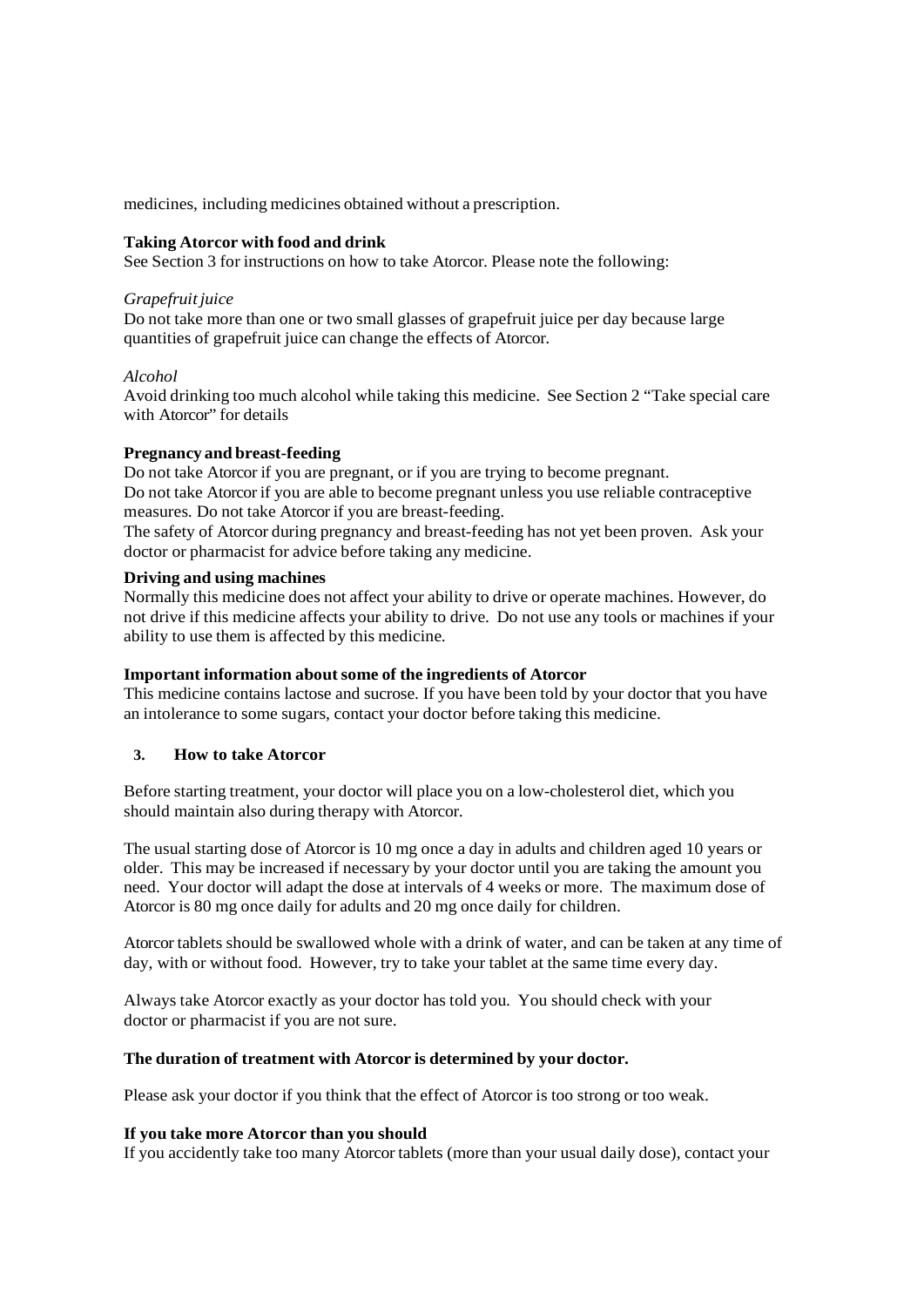doctor or nearest hospital for advice.

## **If you forget to take Atorcor**

If you forget to take a dose, just take your next scheduled dose at the correct time. Do not take a double dose to make up for a forgotten dose.

## **If you stop taking Atorcor**

If you have any further questions on the use of this medicine or wish to stop your treatment, ask your doctor or pharmacist.

# **4. Possible side effects**

Like all medicines, Atorcor can cause side effects, although not everybody gets them.

## **If you experience any of the following serious side effects, stop taking your tablets and tell your doctor immediately or go to the nearest hospital accident and emergency department.**

Rare: affects 1 to 10 users in 10,000:

- Serious allergic reaction which causes swelling of the face, tongue and throat that can cause great difficulty in breathing.
- Serious illness with severe peeling and swelling of the skin, blistering of the skin, mouth, eyes genitals and fever. Skin rash with pink-red blotches especially on palms of hands or soles of feet which may blister.
- Muscle weakness, tenderness or pain and particularly, if at the same time, you feel unwell or have a high temperature it may be caused by an abnormal muscle breakdown. The abnormal muscle breakdown does not always go away, even after you have stopped taking atorvastatin, and it can be life-threatening and lead to kidney problems.

Very rare: affect less than 1 user in 10,000:

– If you experience problems with unexpected or unusual bleeding or bruising, this may be suggestive of a liver complaint. You should consult your doctor as soon as possible.

# **Other possible side effects with Atorcor:**

Common side effects (affects 1 to 10 users in 100) include:

- inflammation of the nasal passages, pain in the throat, nose bleed
- allergic reactions
- increases in blood sugar levels (if you have diabetes continue careful monitoring of your blood sugar levels), increase in blood creatine kinase
- headache
- nausea, constipation, wind, indigestion, diarrhoea
- joint pain, muscle pain and back pain
- blood test results that show your liver function can become abnormal

Uncommon side effects (affects 1 to 10 users in 1000) include:

• anorexia (loss of appetite), weight gain, decreases in blood sugar levels (if you have diabetes you should continue careful monitoring of your blood sugar levels)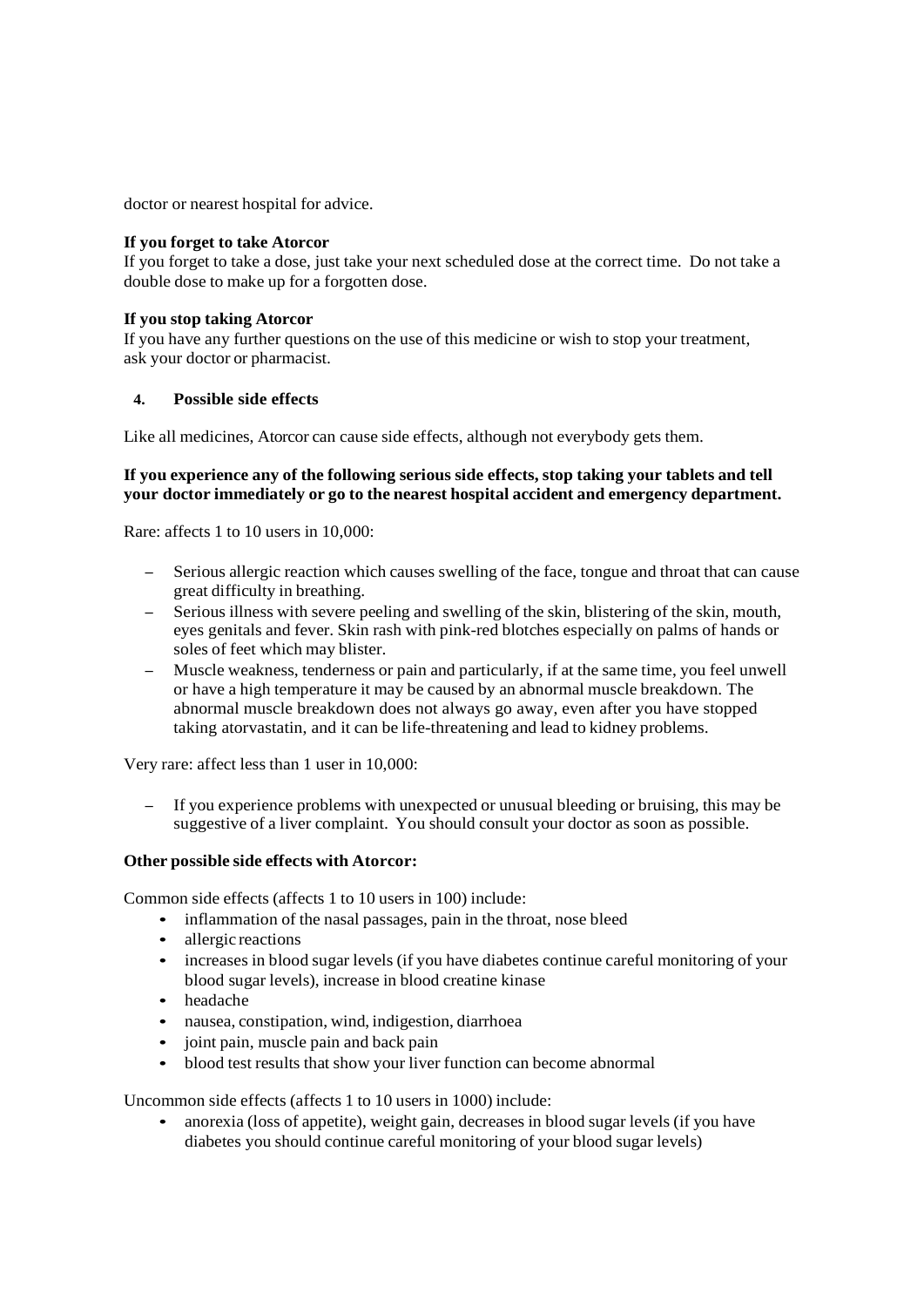- having nightmares, insomnia
- dizziness, numbness or tingling in the fingers and toes, reductions of sensation to pain or touch, change in sense of taste, loss of memory
- blurred vision
- ringing in the ears and/or head
- vomiting, belching, abdominal pain upper and lower, pancreatitis (inflammation of the pancreas leading to stomach pain)
- hepatitis (liver inflammation)
- rash, skin rash and itching, hives, hair loss
- neck pain, muscle fatigue
- fatigue, feeling unwell, weakness, chest pain, swelling especially in the ankles (oedema), raised temperature
- urine tests that are positive for white blood cells

Rare side effects (affects 1 to 10 users in 10,000) include:

- visual disturbance
- unexpected bleeding or bruising
- cholestasis (yellowing of the skin and whites of the eyes)
- tendon injury

Very rare side effects (affects less than 1 user in 10,000) include:

- an allergic reaction symptoms may include sudden wheezing and chest pain or tightness, swelling of the eyelids, face, lips, mouth, tongue or throat, difficulty breathing, collapse
- hearing loss
- gynecomastia (breast enlargement in men and women).

Side effects of unknown frequency:

• Muscle weakness that is constant.

Possible side effects reported with some statins (medicines of the same type):

- Sleep disturbance including insomnia and nightmares.
- Memory loss
- Sexual dysfunction
- Depression
- Breathing problems including persistent cough and/or shortness of breath or fever
- Diabetes. This is more likely if you have high levels of sugars and fats in your blood, are overweight and have high blood pressure. Your doctor will monitor you while you are taking this medicine.

If any of the side effects gets serious, or if you notice any side effects not listed in this leaflet, please tell your doctor or pharmacist.

# **5. How to store Atorcor**

Keep out of the reach and sight of children. Do not store above 25 °C.

Do not use Atorcor after the expiry date which is stated on the container and outer packaging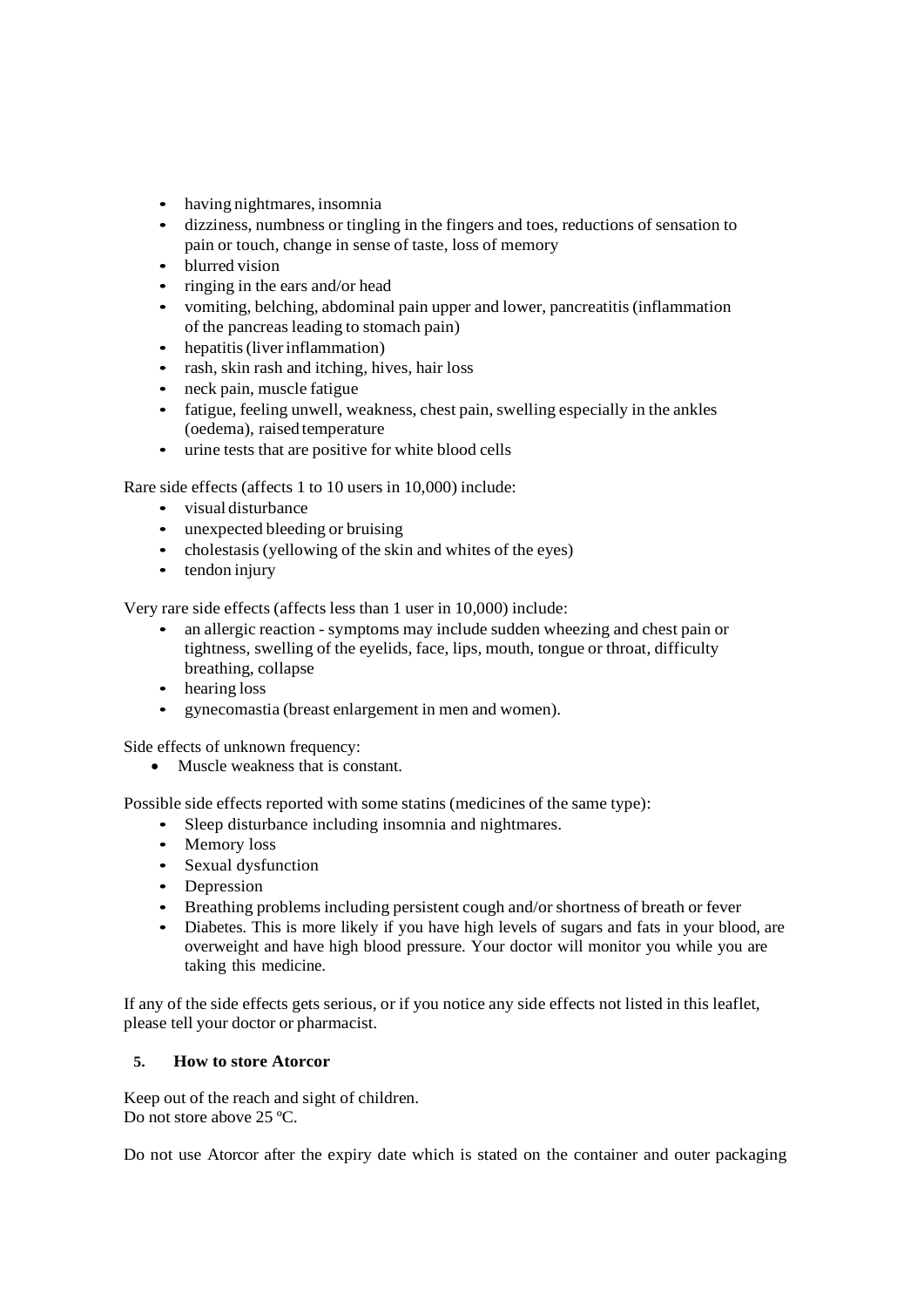after "EXP". The expiry date refers to the last day of that month.

Do not use this medicine if you notice visible signs of deterioration

Do not throw away any medicine via wastewater or household waste.

Medicines should not be disposed of via wastewater or household waste. Ask your pharmacist how to dispose of medicines no longer use. These measures will help to protect the environment.

# **6. Further information**

### **What Atorcor 40 mg contains**

The active substance is atorvastatin calcium. Each tablet contains 40 mg of atorvastatin. The other ingredients are:

- Lactose monohydrate
- Magnesium stearate
- Sodium laurylsulfate
- Microcrystalline cellulose
- Colloidal anhydrous silica
- Butylhydroxyanisol
- Crospovidone
- Sodium hydrogen carbonate
- Sucrose
- Sorbitan tristearate
- Macrogol stearate 40
- Dimethicone
- 2-bromo-2-nitropropane-1.3-diol
- Hypromellose
- Titanium dioxide
- Macrogol 4000

# **What Atorcor 40 mg looks like and contents of the pack**

Film-coated tablets.

Cylindrical, biconvex, scored, fractionable and with code AT4 on one side white-coloured tablets.

Atorcor 40 mg is supplied in packages containing 28 tablets, in 7-tablets blister packs.

## **Marketing Authorisation Holder and Manufacturer**

Laboratorios Cinfa, S.A. Olaz-Chipi, 10 – Polígono Industrial Areta 31620 Huarte – Pamplona (Navarra) – Spain

#### **Other packaging configurations:**

**Atorcor 10 mg film-coated tablets Atorcor 20 mg film-coated tablets**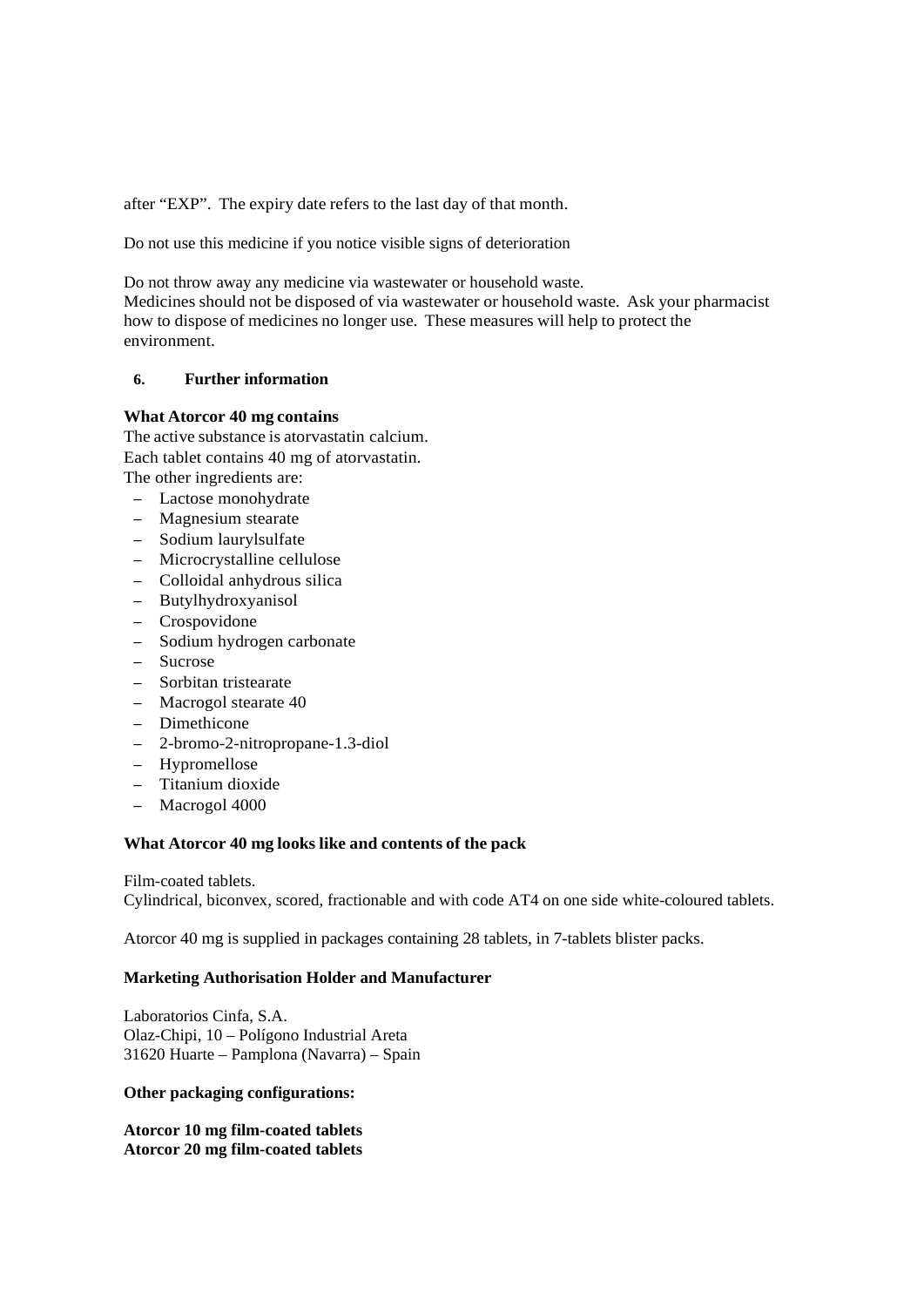### **Atorcor 80 mg film-coated tablets**

## **This leaflet was last revised in October 2015**

### **This is a medicament**

**-** Medicament is a product which affects your health and its consumption contrary to instructions is dangerous for you.

- Follow strictly the doctor's prescription, the method of use and the instructions of the pharmacist who sold the medicament.

- The doctor and the pharmacist are the experts in medicines, their benefits and risks.
- Do not by yourself interrupt the period of treatment prescribed for you.-
- Do not repeat the same prescription without consulting your doctor.
- Keep all medicaments out of reach of children

# **Council of Arab Health Ministers Union of Arab Pharmacists**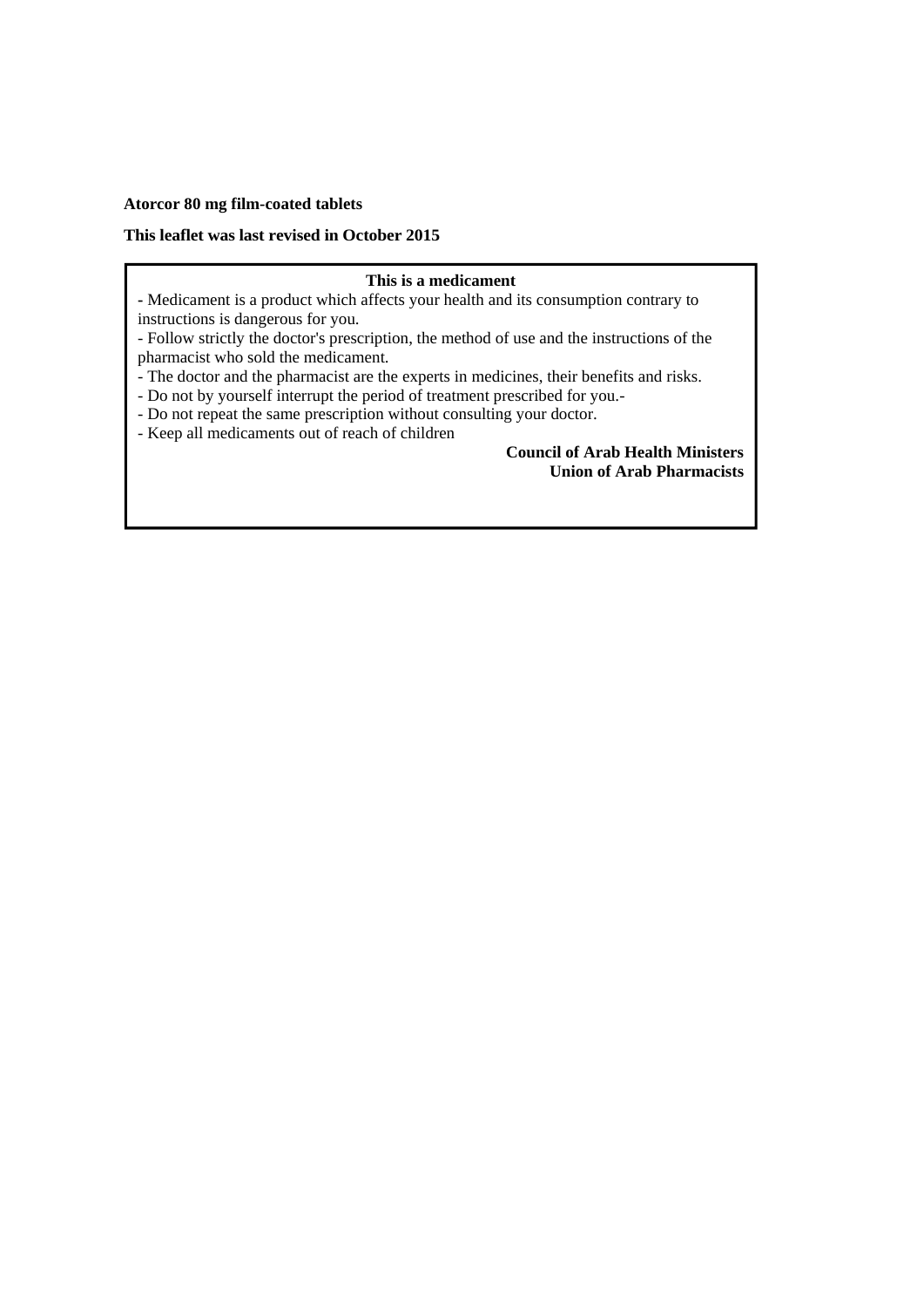# **PACKAGE LEAFLET: INFORMATION FOR THE USER**

## **Atorcor 80 mg film-coated tablets**

#### Atorvastatin

### **Read all of this leaflet carefully before you start taking this medicine.**

- Keep this leaflet. You may need to read it again.
- If you have any further questions, ask your doctor or pharmacist.
- This medicine has been prescribed for you. Do not pass it on to others. It may harm them, even if their symptoms are the same as yours.
- If any of the side effects gets serious, or if you notice any side effects not listed in this leaflet, please tell your doctor or pharmacist.

### **In this leaflet**:

- 1. What Atorcor is and what it is used for
- 2. Before you take Atorcor
- 3. How to take Atorcor
- 4. Possible side effects
- 5. How to store Atorcor
- 6. Further information

# **1. What Atorcor is and what it is used for**

Atorcor belongs to a group of medicines known as statins, which are lipid (fat) regulating medicines. Atorcor is used to lower lipids known as cholesterol and triglycerides in the blood when a low fat diet and life style changes on their own have failed. If you are at an increased risk of heart disease, Atorcor can also be used to reduce such risk even if your cholesterol levels are normal. You should maintain a standard cholesterol lowering diet during treatment.

# **2. Before you take Atorcor**

#### **Do not take Atorcor**

- if you are taking or have taken in the last 7 days a medicine called fusidic acid, (a medicine for bacterial infection) orally or by injection. The combination of fusidic acid and Atorcor can lead to serious muscle problems (rhabdomyolysis).
- if you are hypersensitive (allergic) to Atorcor or to any similar medicines used to lower blood lipids or to any of the other ingredients of the medicine – see Section 6 for details.
- if you have or have ever had a disease which affects the liver
- if you have had any unexplained abnormal blood tests for liver function
- if you are a woman able to have children and not using reliable contraception
- if you are pregnant or trying to become pregnant
- if you are breast-feeding.

#### **Take special care with Atorcor**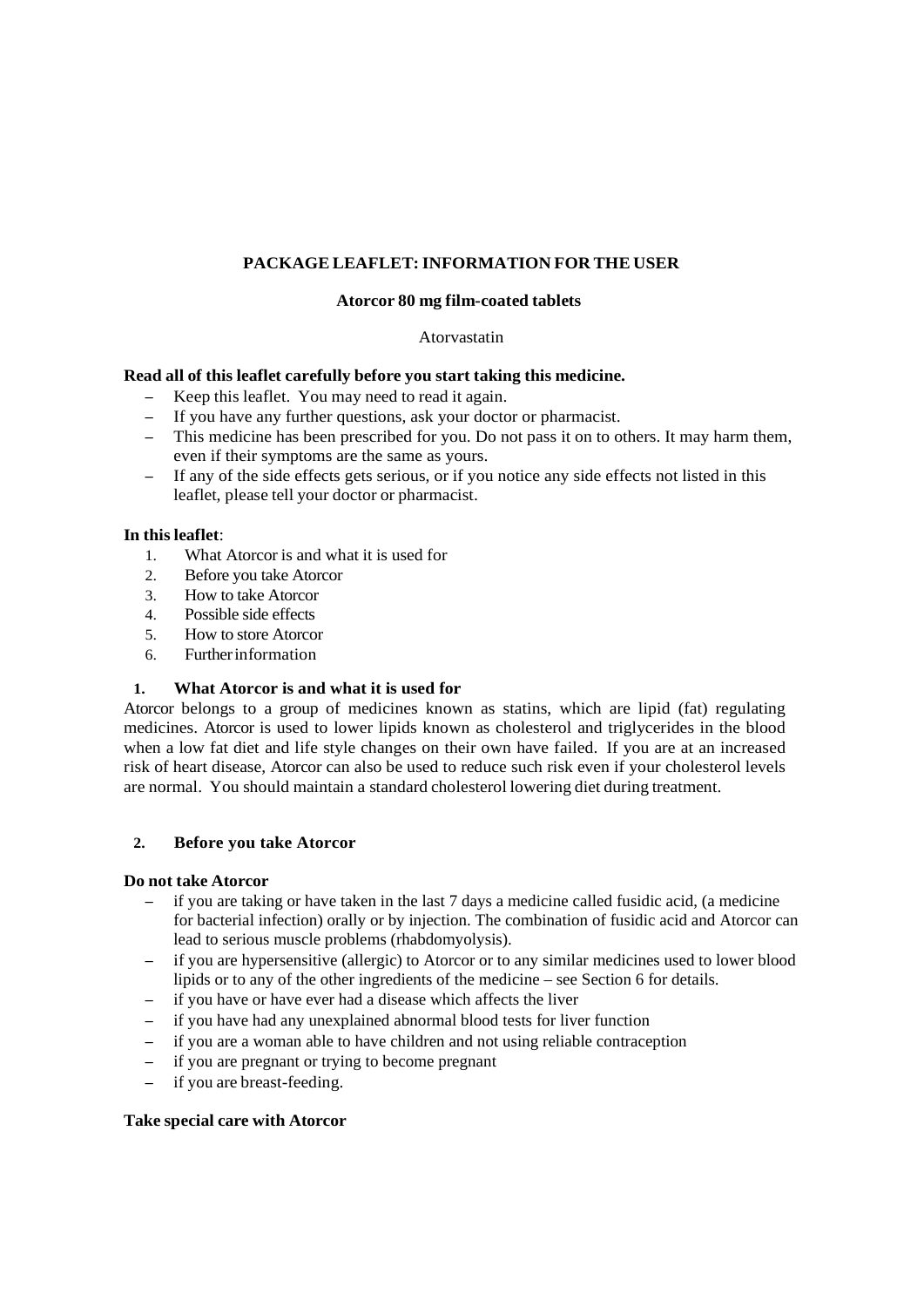The following are reasons why Atorcor may not be suitable for you:

- if you have had a previous stroke with bleeding into the brain, or have small pockets of fluid in the brain from previous strokes
- if you have kidney problems
- if you have an under-active thyroid gland (hypothyroidism)
- if you have had repeated or unexplained muscle aches or pains, a personal history or family history of muscle problems
- if you have had previous muscular problems during treatment with other lipid-lowering medicines (e.g. other '-statin' or '-fibrate' medicines)
- if you regularly drink a large amount of alcohol
- if you have a history of liver disease
- if you are older than 70 years.

# **Check with your doctor or pharmacist before taking Atorcor**

– if you have severe respiratory failure.

If any of these apply to you, your doctor will need to carry out a blood test before and possibly during your Atorcor treatment to predict your risk of muscle related side effects. The risk of muscle related side effects e.g rhabdomyolysis is known to increase when certain medicines are taken at the same time – (see Section 2 "Taking other medicines").

Also tell your doctor or pharmacist if you have a muscle weakness that is constant. Additional tests and medicines may be needed to diagnose and treat this.

While you are on this medicine your doctor will monitor you closely if you have diabetes or are at risk of developing diabetes. You are likely to be at risk of developing diabetes if you have high levels of sugars and fats in your blood, are overweight and have high blood pressure.

#### **Taking other medicines**

There are some medicines that may change the effect of Atorcor or their effect may be changed by Atorcor. This type of interaction could make one or both of the medicines less effective. Alternatively it could increase the risk or severity of side-effects, including the important muscle wasting condition known as rhabdomyolysis described in Section 4:

- Medicines used to alter the way your immune system works, e.g. ciclosporin
- Certain antibiotics or antifungal medicines, e.g. erythromycin, clarithromycin, telithromycin, ketoconazole, itraconazole, voriconazole, fluconazole, posaconazole, rifampin, fusidic acid
- Other medicines to regulate lipid levels, e.g. gemfibrozil, other fibrates, colestipol
- Some calcium channel blockers used for angina or high blood pressure, e.g. amlodipine, diltiazem,; medicines to regulate your heart rhythm e.g. digoxin, verapamil, amiodarone
- Medicines used in the treatment of HIV e.g. ritonavir, lopinavir, atazanavir, indinavir, darunavir, the combination of tipranavir/ritonavir etc.
- Some medicines used in the treatment of hepatitis C e.g. telaprevir
- Other medicines known to interact with Atorcor include ezetimibe (which lowers cholesterol), warfarin (which reduces blood clotting), oral contraceptives, stiripentol (an anti-convulsant for epilepsy), cimetidine (used for heartburn and peptic ulcers), phenazone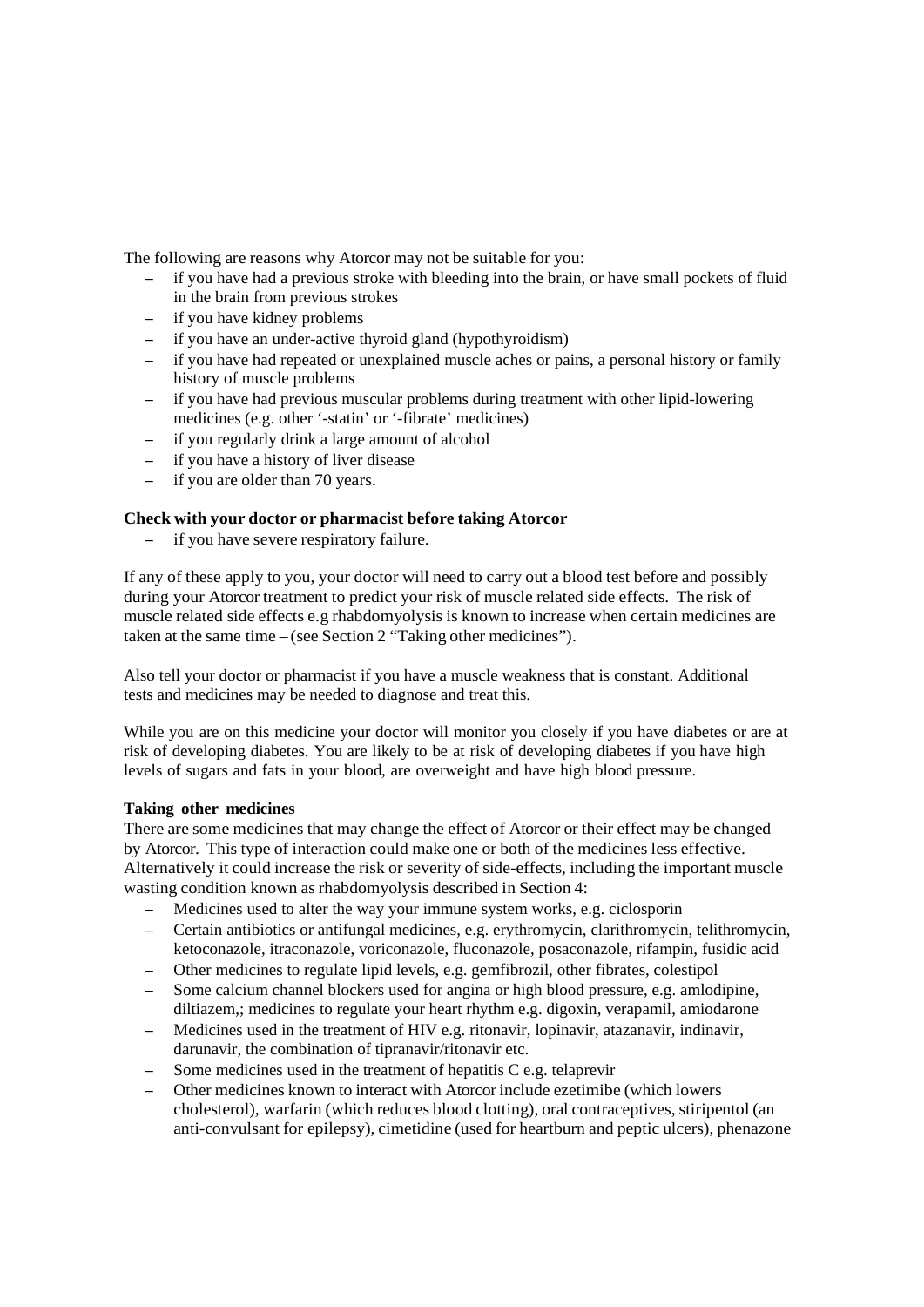(a painkiller), colchicine (used to treat gout), antacids (indigestion products containing aluminium or magnesium) and boceprevir (used to treat liver disease such as hepatitis C)

- Medicines obtained without a prescription: St John's Wort
- If you need to take oral fusidic acid to treat a bacterial infection you will need to temporarily stop using this medicine. Your doctor will tell you when it is safe to restart Atorcor. Taking Atorcor with fusidic acid may rarely lead to muscle weakness, tenderness or pain (rhabdomyolysis). See more information regarding rhabdomyolysis in section 4.

Please tell your doctor or pharmacist if you are taking or have recently taken any other medicines, including medicines obtained without a prescription.

# **Taking Atorcor with food and drink**

See Section 3 for instructions on how to take Atorcor. Please note the following:

#### *Grapefruit juice*

Do not take more than one or two small glasses of grapefruit juice per day because large quantities of grapefruit juice can change the effects of Atorcor.

#### *Alcohol*

Avoid drinking too much alcohol while taking this medicine. See Section 2 "Take special care with Atorcor" for details

#### **Pregnancy and breast-feeding**

Do not take Atorcor if you are pregnant, or if you are trying to become pregnant.

Do not take Atorcor if you are able to become pregnant unless you use reliable contraceptive measures. Do not take Atorcor if you are breast-feeding.

The safety of Atorcor during pregnancy and breast-feeding has not yet been proven. Ask your doctor or pharmacist for advice before taking any medicine.

# **Driving and using machines**

Normally this medicine does not affect your ability to drive or operate machines. However, do not drive if this medicine affects your ability to drive. Do not use any tools or machines if your ability to use them is affected by this medicine.

# **Important information about some of the ingredients of Atorcor**

This medicine contains lactose and sucrose. If you have been told by your doctor that you have an intolerance to some sugars, contact your doctor before taking this medicine.

# **3. How to take Atorcor**

Before starting treatment, your doctor will place you on a low-cholesterol diet, which you should maintain also during therapy with Atorcor.

The usual starting dose of Atorcor is 10 mg once a day in adults and children aged 10 years or older. This may be increased if necessary by your doctor until you are taking the amount you need. Your doctor will adapt the dose at intervals of 4 weeks or more. The maximum dose of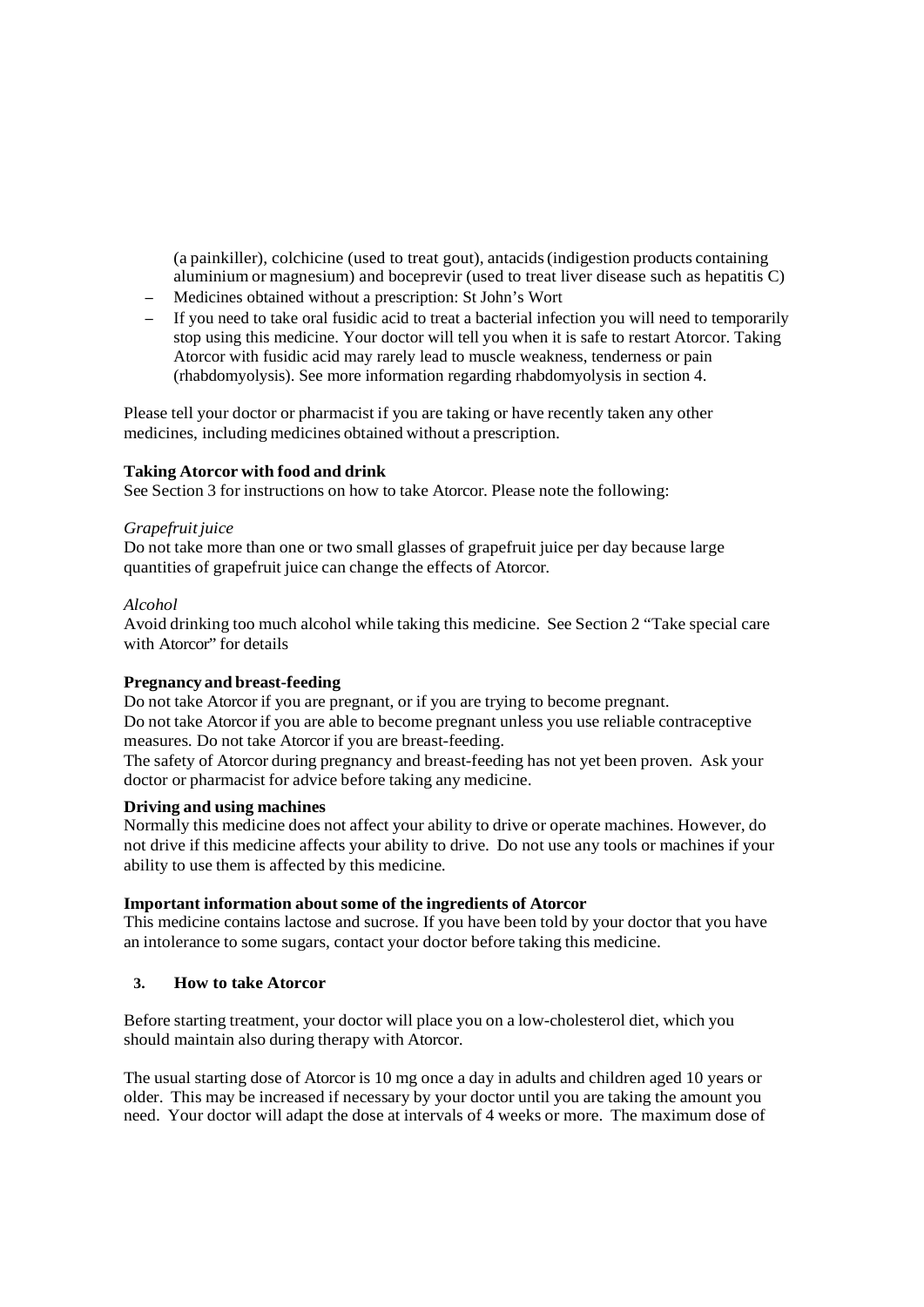Atorcor is 80 mg once daily for adults and 20 mg once daily for children.

Atorcor tablets should be swallowed whole with a drink of water, and can be taken at any time of day, with or without food. However, try to take your tablet at the same time every day.

Always take Atorcor exactly as your doctor has told you. You should check with your doctor or pharmacist if you are not sure.

# **The duration of treatment with Atorcor is determined by your doctor.**

Please ask your doctor if you think that the effect of Atorcor is too strong or too weak.

## **If you take more Atorcor than you should**

If you accidently take too many Atorcor tablets (more than your usual daily dose), contact your doctor or nearest hospital for advice.

### **If you forget to take Atorcor**

If you forget to take a dose, just take your next scheduled dose at the correct time. Do not take a double dose to make up for a forgotten dose.

### **If you stop taking Atorcor**

If you have any further questions on the use of this medicine or wish to stop your treatment, ask your doctor or pharmacist.

# **4. Possible side effects**

Like all medicines, Atorcor can cause side effects, although not everybody gets them.

# **If you experience any of the following serious side effects, stop taking your tablets and tell your doctor immediately or go to the nearest hospital accident and emergency department.**

Rare: affects 1 to 10 users in 10,000:

- Serious allergic reaction which causes swelling of the face, tongue and throat that can cause great difficulty in breathing.
- Serious illness with severe peeling and swelling of the skin, blistering of the skin, mouth, eyes genitals and fever. Skin rash with pink-red blotches especially on palms of hands or soles of feet which may blister.
- Muscle weakness, tenderness or pain and particularly, if at the same time, you feel unwell or have a high temperature it may be caused by an abnormal muscle breakdown. The abnormal muscle breakdown does not always go away, even after you have stopped taking atorvastatin, and it can be life-threatening and lead to kidney problems.

Very rare: affect less than 1 user in 10,000:

– If you experience problems with unexpected or unusual bleeding or bruising, this may be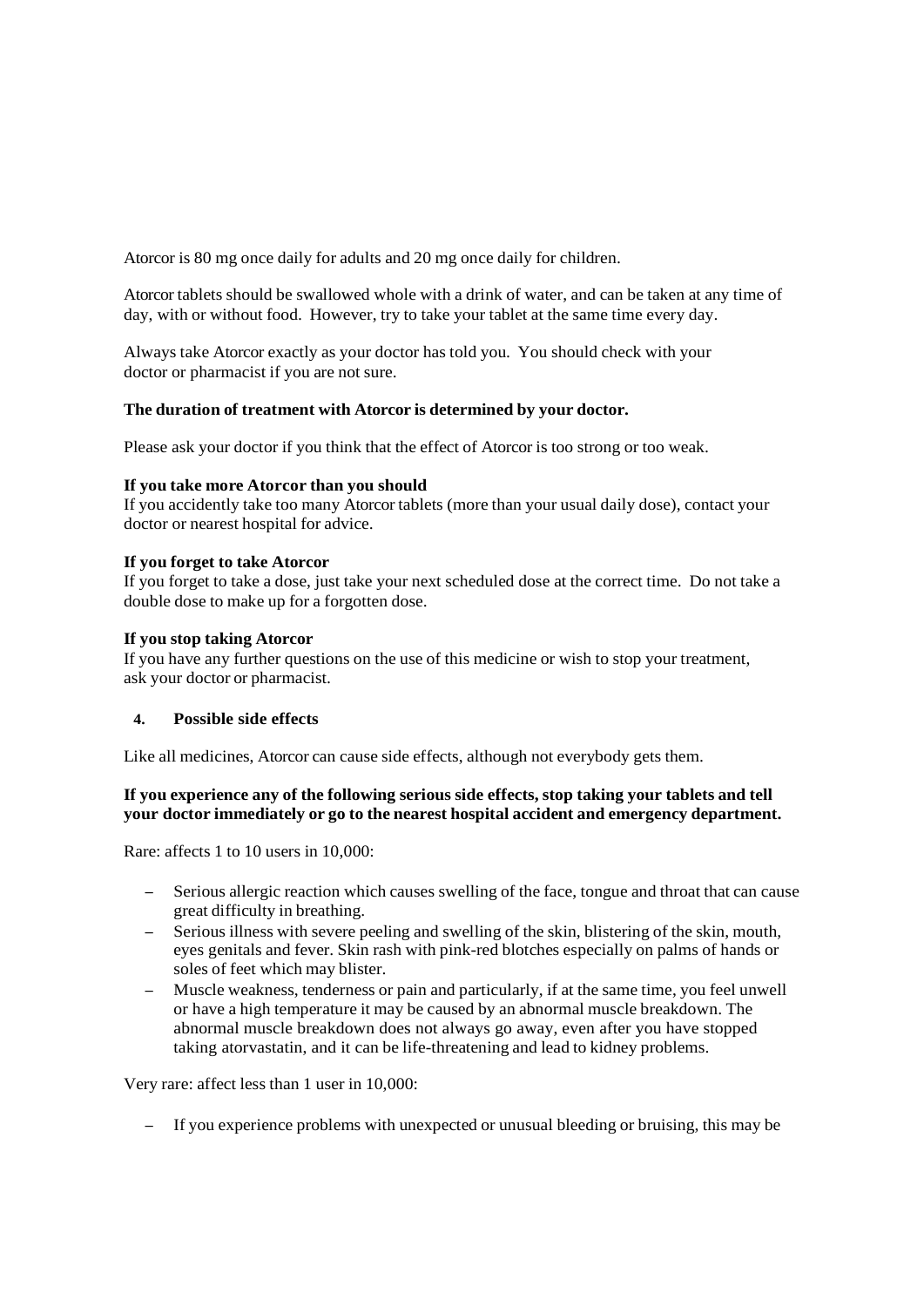suggestive of a liver complaint. You should consult your doctor as soon as possible.

# **Other possible side effects with Atorcor:**

Common side effects (affects 1 to 10 users in 100) include:

- inflammation of the nasal passages, pain in the throat, nose bleed
- allergic reactions
- increases in blood sugar levels (if you have diabetes continue careful monitoring of your blood sugar levels), increase in blood creatine kinase
- headache
- nausea, constipation, wind, indigestion, diarrhoea
- joint pain, muscle pain and back pain
- blood test results that show your liver function can become abnormal

Uncommon side effects (affects 1 to 10 users in 1000) include:

- anorexia (loss of appetite), weight gain, decreases in blood sugar levels (if you have diabetes you should continue careful monitoring of your blood sugar levels)
- having nightmares, insomnia
- dizziness, numbness or tingling in the fingers and toes, reductions of sensation to pain or touch, change in sense of taste, loss of memory
- blurred vision
- ringing in the ears and/or head
- vomiting, belching, abdominal pain upper and lower, pancreatitis (inflammation of the pancreas leading to stomach pain)
- hepatitis (liver inflammation)
- rash, skin rash and itching, hives, hair loss
- neck pain, muscle fatigue
- fatigue, feeling unwell, weakness, chest pain, swelling especially in the ankles (oedema), raised temperature
- urine tests that are positive for white blood cells

Rare side effects (affects 1 to 10 users in 10,000) include:

- visual disturbance
- unexpected bleeding or bruising
- cholestasis (yellowing of the skin and whites of the eyes)
- tendon injury

Very rare side effects (affects less than 1 user in 10,000) include:

- an allergic reaction symptoms may include sudden wheezing and chest pain or tightness, swelling of the eyelids, face, lips, mouth, tongue or throat, difficulty breathing, collapse
- hearing loss
- gynecomastia (breast enlargement in men and women).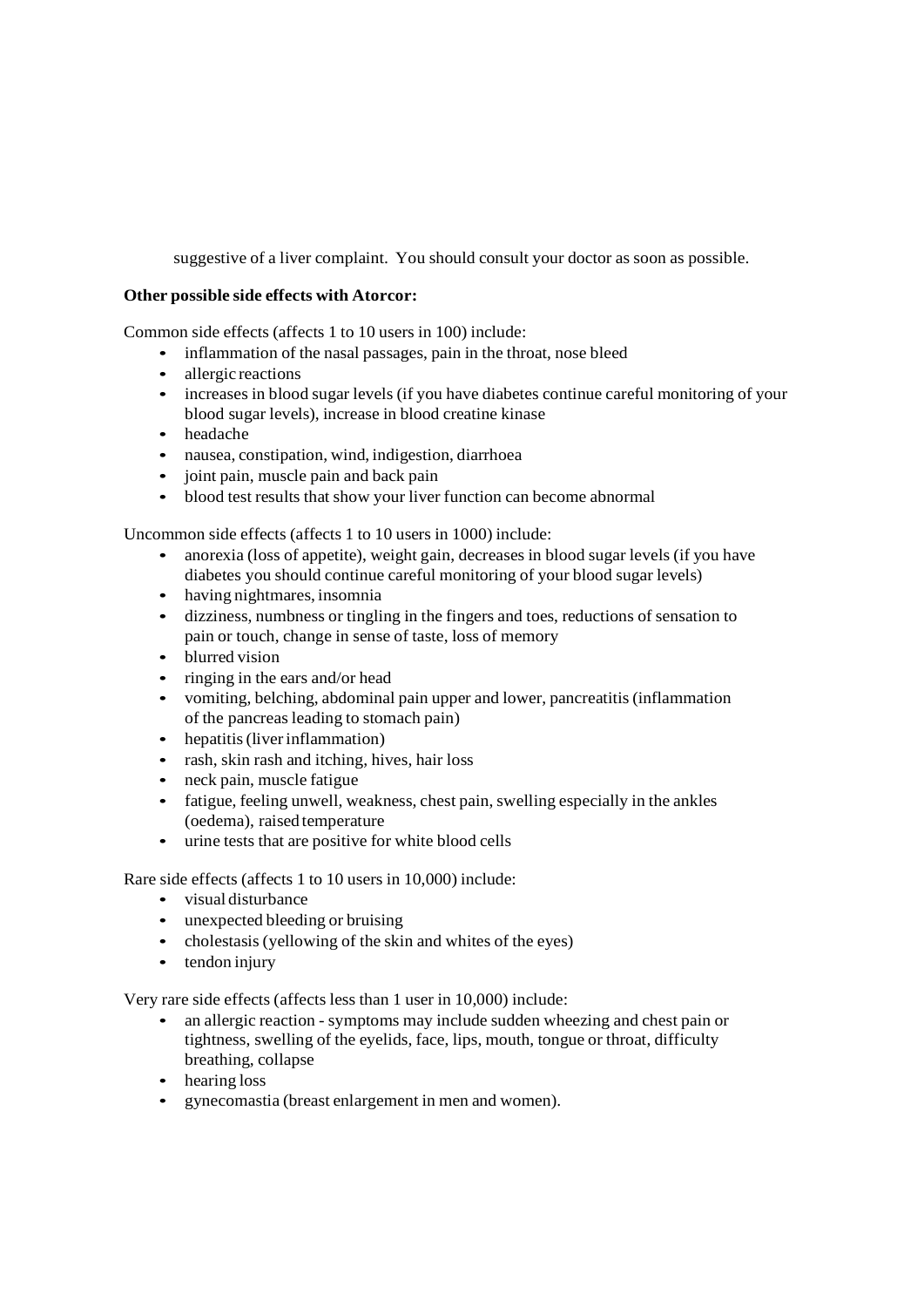Side effects of unknown frequency:

• Muscle weakness that is constant.

Possible side effects reported with some statins (medicines of the same type):

- Sleep disturbance including insomnia and nightmares.
- Memory loss
- Sexual dysfunction
- Depression
- Breathing problems including persistent cough and/or shortness of breath or fever
- Diabetes. This is more likely if you have high levels of sugars and fats in your blood, are overweight and have high blood pressure. Your doctor will monitor you while you are taking this medicine.

If any of the side effects gets serious, or if you notice any side effects not listed in this leaflet, please tell your doctor or pharmacist.

# **5. How to store Atorcor**

Keep out of the reach and sight of children. Do not store above 25 °C.

Do not use Atorcor after the expiry date which is stated on the container and outer packaging after "EXP". The expiry date refers to the last day of that month.

Do not use this medicine if you notice visible signs of deterioration

Do not throw away any medicine via wastewater or household waste.

Medicines should not be disposed of via wastewater or household waste. Ask your pharmacist how to dispose of medicines no longer use. These measures will help to protect the environment.

# **6. Further information**

# **What Atorcor 80 mg contains**

The active substance is atorvastatin calcium. Each tablet contains 80 mg of atorvastatin. The other ingredients are:

- Lactose monohydrate
- Magnesium stearate
- Sodium laurylsulfate
- Microcrystalline cellulose
- Colloidal anhydrous silica
- Butylhydroxyanisol
- Crospovidone